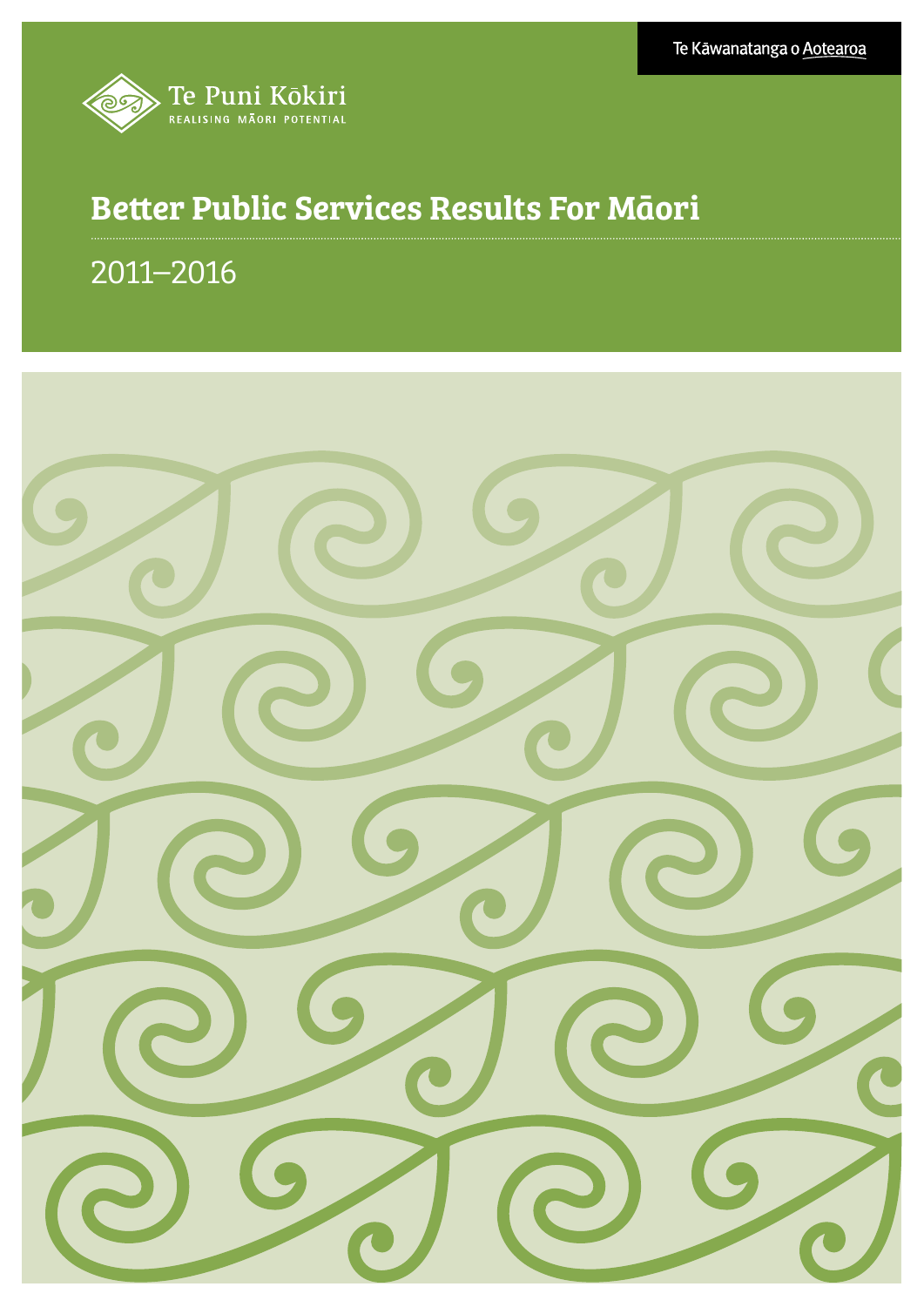# **Summary**

This booklet relates to the Government's Better Public Services programme that focuses on State Sector services working together to deliver improved services and better results for New Zealanders.

# **Whakataukī**

**Nāku te rourou, nāu te rourou, ka ora ai te iwi**  With my basket and your basket, the people will live

# **Disclaimer**

This publication is intended to provide information on the matters contained herein. It has been written, edited and published and made available to all persons and entities strictly on the basis that its authors, editors and publishers are fully excluded from any liability or responsibility by all or any of them in any way to any person or entity for anything done or omitted to be done by any person or entity in reliance, whether totally or partially, on the contents of this publications for any purposes whatsoever.

# **Creative Commons**

This work is licensed under the Creative Commons Attribution 3.0 New Zealand (CC BY 3.0 NZ). To view a copy of this license, visit https://creativecommons.org/ licenses/by/3.0/nz/. Please note you may not use any departmental or governmental emblem, logo, or coat of arms in any way that infringes any provision of the Flags, Emblems, and Names Protection Act 1981. Use the wording 'Te Puni Kōkiri' in your attribution, not the Te Puni Kōkiri emblem or New Zealand government logo.



# **Published by**

Te Puni Kōkiri ISBN: 978-0-478-34593-3 Paengawhāwhā/April 2017

# **Contact**

Te Puni Kōkiri, Te Puni Kōkiri House 143 Lambton Quay PO Box 3943, Wellington, New Zealand **PHONE** Waea 04 819 6000 **FAX** Waea Whakaahua 04 819 6299 **WEB** tpk.govt.nz

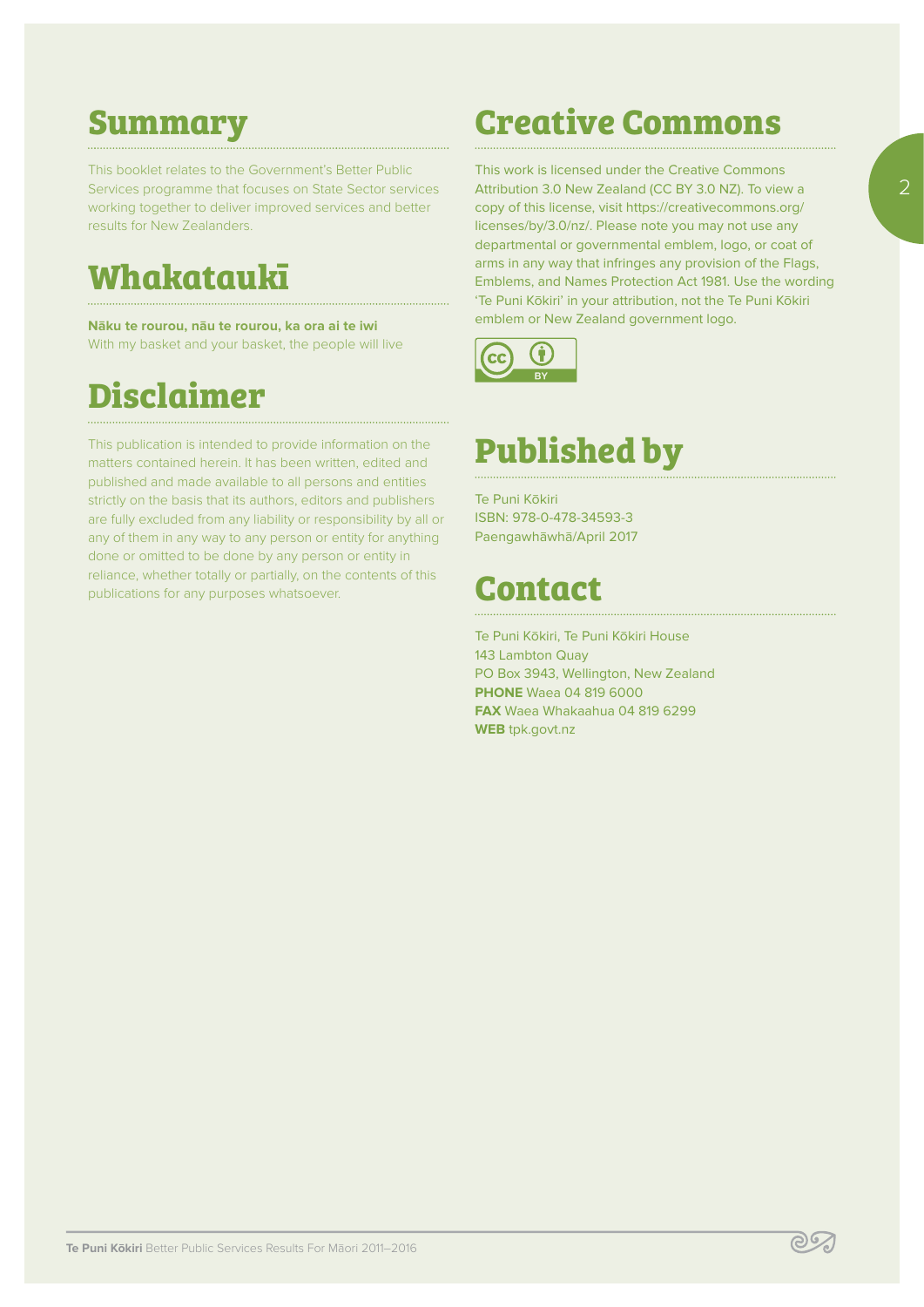# **Contents**

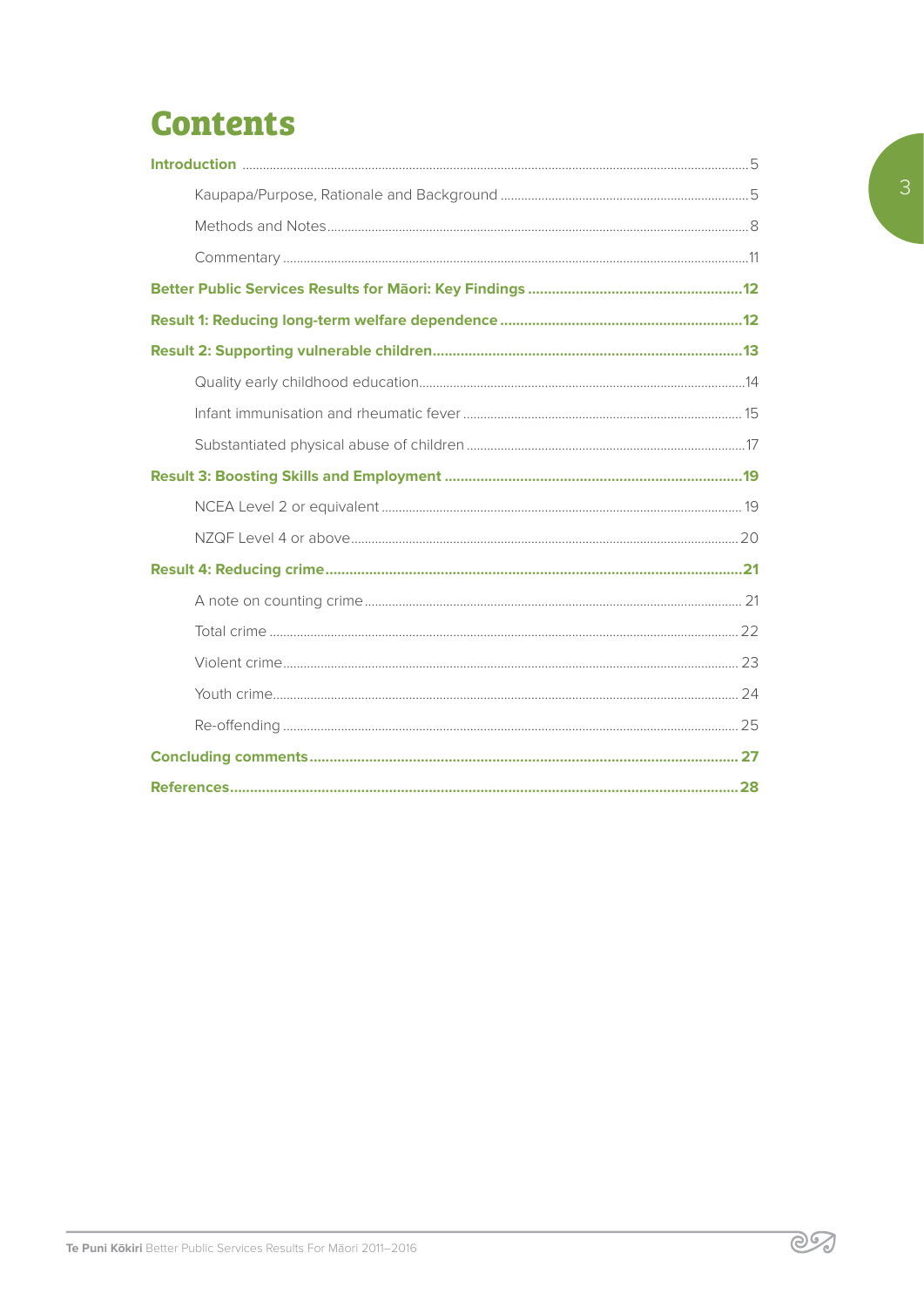# **Tables**

| <b>Table 1</b>  | Better Public Services programme results, targets and target dates                                                                          | 6               |
|-----------------|---------------------------------------------------------------------------------------------------------------------------------------------|-----------------|
| <b>Table 2</b>  | Progress for Māori towards Better Public Services programme results                                                                         | $\mathcal{G}$   |
| <b>Table 3</b>  | Progress towards a 25% reduction in numbers of working-age clients on<br>main benefits by June 2018                                         | 12 <sup>2</sup> |
| <b>Table 4</b>  | Progress towards an increase to 98% participation in quality early<br>childhood education by December 2016                                  | 14              |
| <b>Table 5</b>  | Progress towards a 95% increase in immunisation rates of 8 month-old<br>children by December 2014 and maintained to June 2017               | 15              |
| <b>Table 6</b>  | Progress towards a two-thirds reduction in first episode hospitalisations<br>for rheumatic fever by June 2016                               | 16              |
| <b>Table 7</b>  | Progress towards halting the rise in numbers of children who experience<br>physical abuse and a 5% decrease of the 2011 number by June 2017 | 18              |
| <b>Table 8</b>  | Progress towards 85% achievement of NCEA Level 2 or equivalent<br>qualification by June 2017                                                | 19              |
| <b>Table 9</b>  | Progress towards 60% achievement of NZQF qualifications at Level 4 or<br>above by September 2018                                            | 20              |
| <b>Table 10</b> | Progress towards a 20% reduction in total crime proceedings by June<br>2018                                                                 | 22              |
| <b>Table 11</b> | Progress towards a 20% reduction in violent crime proceedings by June<br>2017                                                               | 23              |
| <b>Table 12</b> | Progress towards a 25% reduction in youth crime by June 2017                                                                                | 24              |
| <b>Table 13</b> | Progress towards a 25% reduction in re-offending by June 2017                                                                               | 25              |

# **Figures**

| Figure 1 | Snapshot of Government progress towards Better Public Services Results                                       |    |
|----------|--------------------------------------------------------------------------------------------------------------|----|
| Figure 2 | Te Puni Kōkiri snapshot of Government progress towards Better Public<br>Services Results for Maori 2011-2016 | 10 |

මනි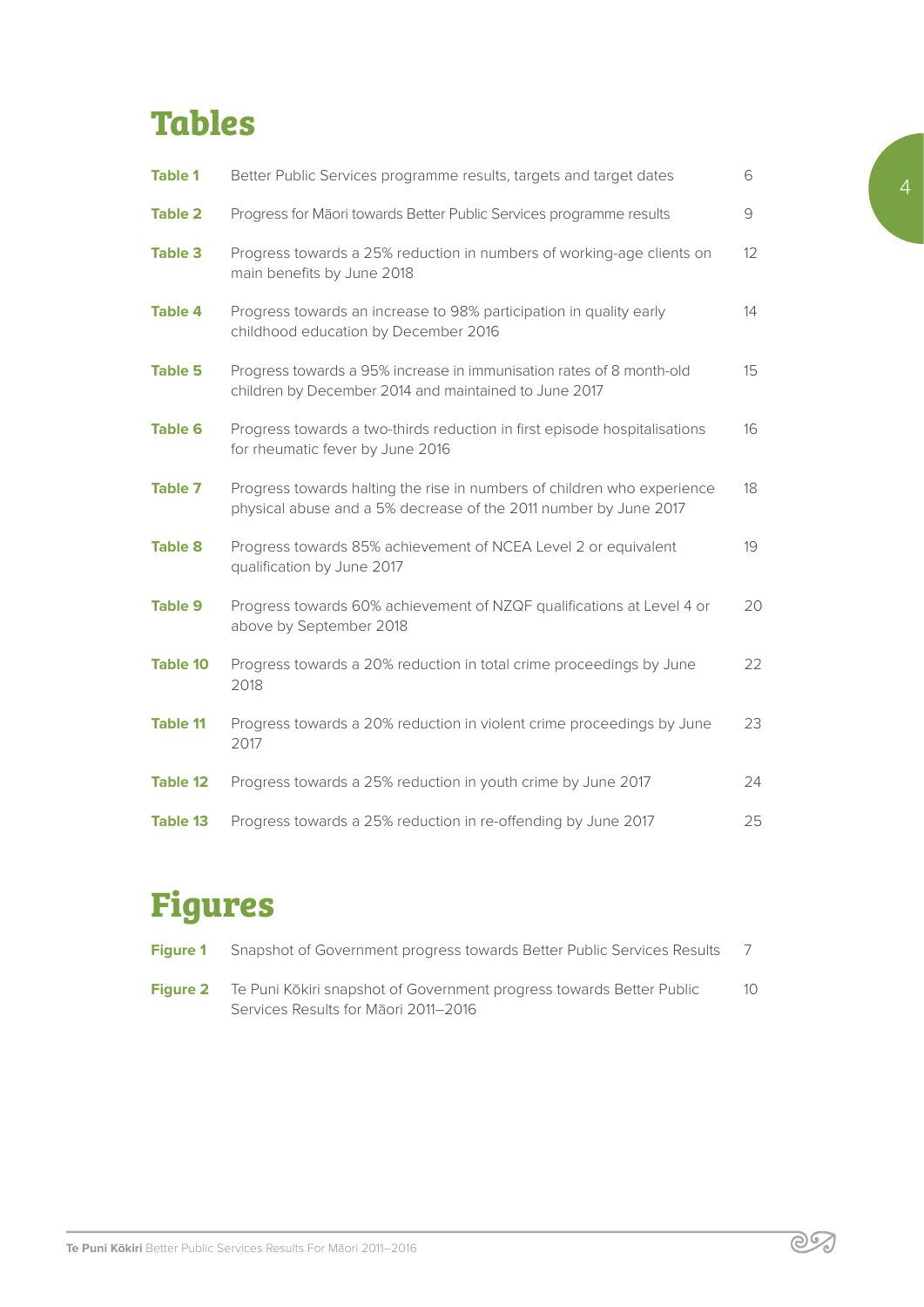# **Introduction**

# Kaupapa/Purpose

The purpose of this report is to:

- (a) Update Government progress for Māori towards the results in the Better Public Services programme. This connects with Te Puni Kōkiri statutory responsibility to provide advice to Ministers and agencies on achieving better results for whanau Māori.<sup>1</sup>
- (b) Highlight that Better Public Services results may not be reached for Māori without significant improvement in the effectiveness of government policy.
- (c) Contrast Better Public Services programme results for Māori with results achieved for the total population in each of the areas being targetted for improvement.

## Rationale

The State Services Commission regularly updates progress towards targets for the total population in each of the results. Progress for groups (for example, Māori) is not reported, apart from the NCEA Level 2 or equivalent target that is updated by the Ministry of Education.

It is important to provide updates of progress for Māori in the Better Public Services programme. The reality is that achievements are not being made for Māori to the same extent as for the total population, as is evidenced in this report. While progress towards targets for the total population in the areas targetted is tracking positively and many might be achieved in the timeframe, progress for Māori is further away from doing so.

# **Background**

The Better Public Services programme, launched in 2012, focuses on the state sector working better to deliver improved results for all New Zealanders. Achieving results through the Better Public Services programme requires cross-agency collaboration. This programme allows the State Services to monitor the success of its service delivery to the public.

The Government set challenging targets across five results for the state sector to achieve within an average of five years with target dates ranging from 2014 to 2018.

Some of the targets within these results have been changed since they were initially set in 2011, including benefits, NZQF Level 4 or above and total crime.

Te Puni Kōkiri is investigating the possibility of publishing future Better Public Services reports for Māori in a joint venture arrangement with the State Services Commission.

The State Services Commission has been reviewing the Better Public Services programme. Some results will be refreshed and others replaced. The refresh will be announced later in 2017 and will take effect in 2018.

5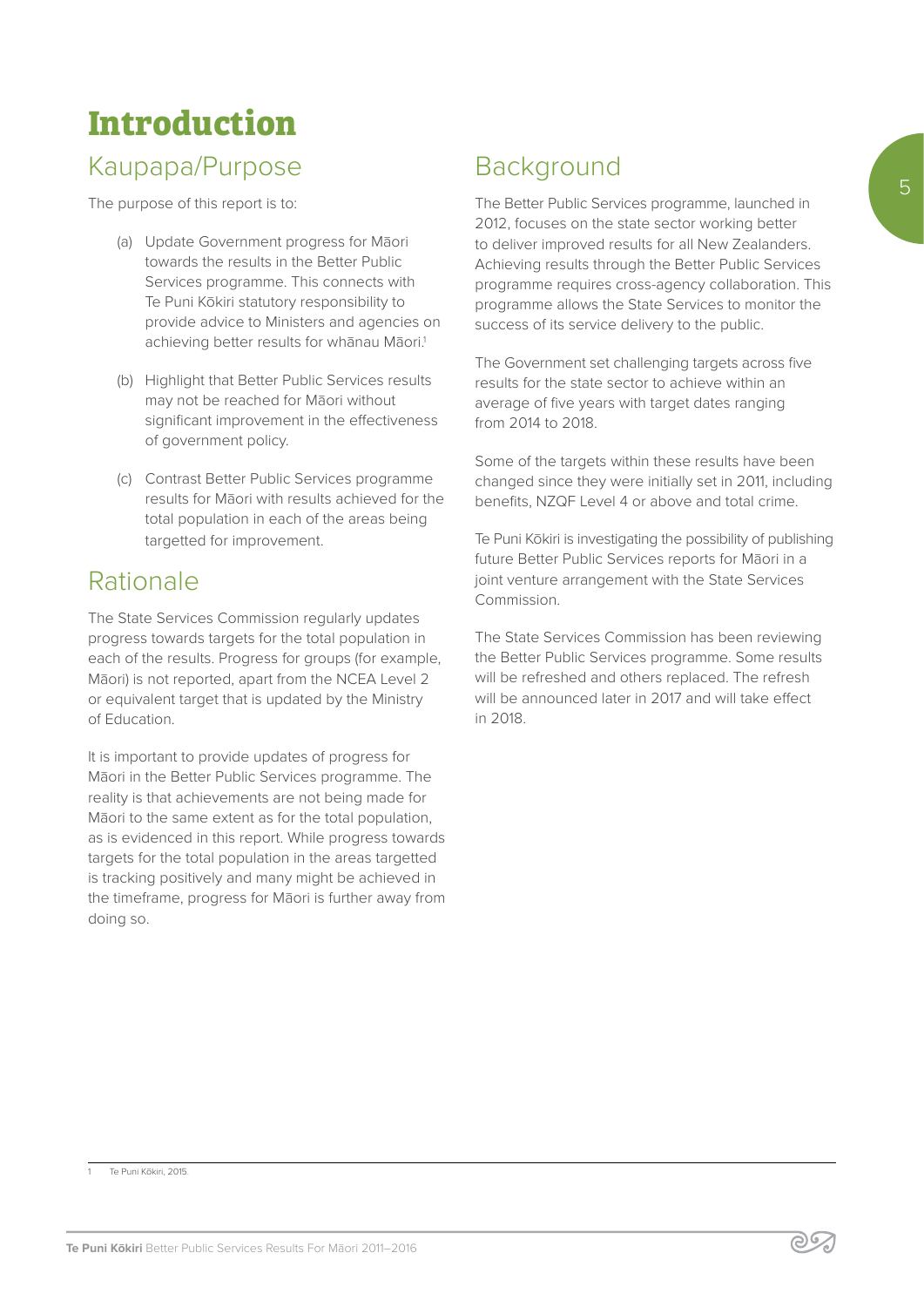# Summary of Government's Better Public Services programme

Table 1 sets out the Better Public Services programme results, targets and target due dates. Please note, the sub-targets in Table 1 (i.e. 3a., 3b., 7a., 7b., and 7c.) do

not appear in Government's updates or snapshots of progress. They are specified for clarity in this table and throughout the report.

#### Table 1 Better Public Services programme results, targets and target dates

| <b>Result Area</b>                          | <b>Target</b>                                                                                              | <b>Target date/s</b>                                                            |
|---------------------------------------------|------------------------------------------------------------------------------------------------------------|---------------------------------------------------------------------------------|
| 1. Reducing welfare<br>dependence           | 1. Reduce working age client numbers<br>by 25%                                                             | June 2018 (changed in 2015<br>from 2017)                                        |
| 2. Supporting vulnerable<br>children        | 2. Increase participation in quality early<br>childhood education to 98%                                   | December 2016                                                                   |
|                                             | 3a. Increase infant immunisation to 95%                                                                    | December 2014; maintain at 95%<br>to June 2017                                  |
|                                             | 3b. Reduce rates of rheumatic fever by<br>two thirds                                                       | <b>June 2016</b>                                                                |
|                                             | 4. Halt the 10-year rise in children<br>experiencing physical abuse and reduce<br>2011 numbers by 5%       | June 2017                                                                       |
| 3. Boosting skills and<br>employment        | 5. Increase proportion of 18 year-olds with<br>NCEA Level 2 to 85%                                         | <b>June 2017</b>                                                                |
|                                             | 6. Increase proportion of 25 to 34 year-olds<br>with NZQF Level 4 or above to 60%                          | September 2018 (changed in<br>2014 from 2017)                                   |
| 4. Reducing crime                           | Reduce the rates of:<br>7.<br>7a. total crime by 20%<br>7b. violent crime by 20%<br>7b. youth crime by 25% | June 2018 (total crime)<br>June 2017 (violent crime)<br>June 2017 (youth crime) |
|                                             | 8. Reduce reoffending                                                                                      | <b>June 2017</b>                                                                |
| 5. Improving interaction with<br>Government | 9. NZ businesses have a one-stop online<br>shop for all government advice and<br>support                   | <b>July 2017</b>                                                                |
|                                             | 10. New Zealanders can complete their<br>transactions with Government easily in a<br>digital environment   | December 2017                                                                   |

The graph on page 7 (Figure 1) is Government's snapshot of progress for all in receipt of services towards the results, targets within and shows the status of progress.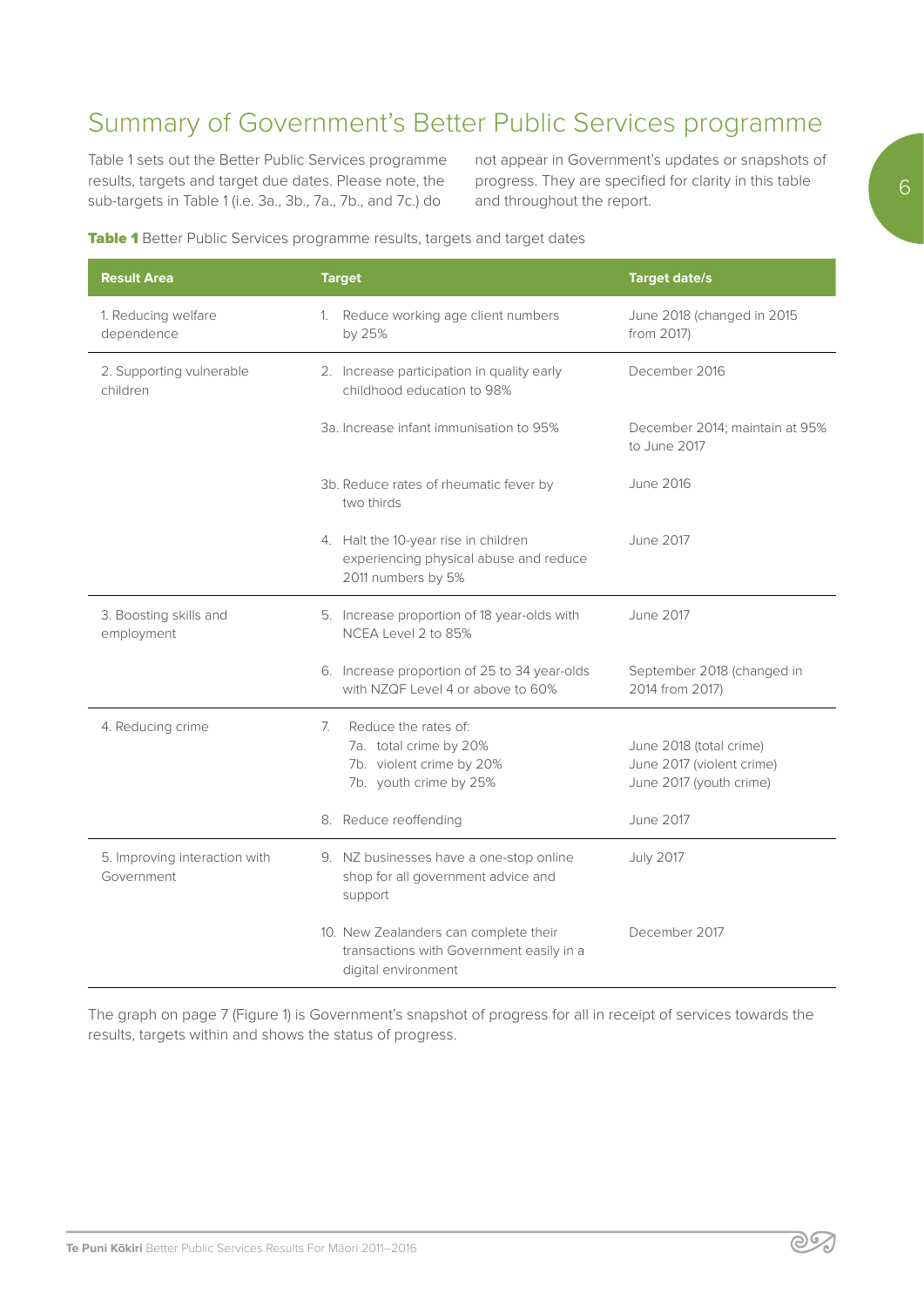**Figure 1** Snapshot of Government progress towards Better Public Services Results



New Zealand Government

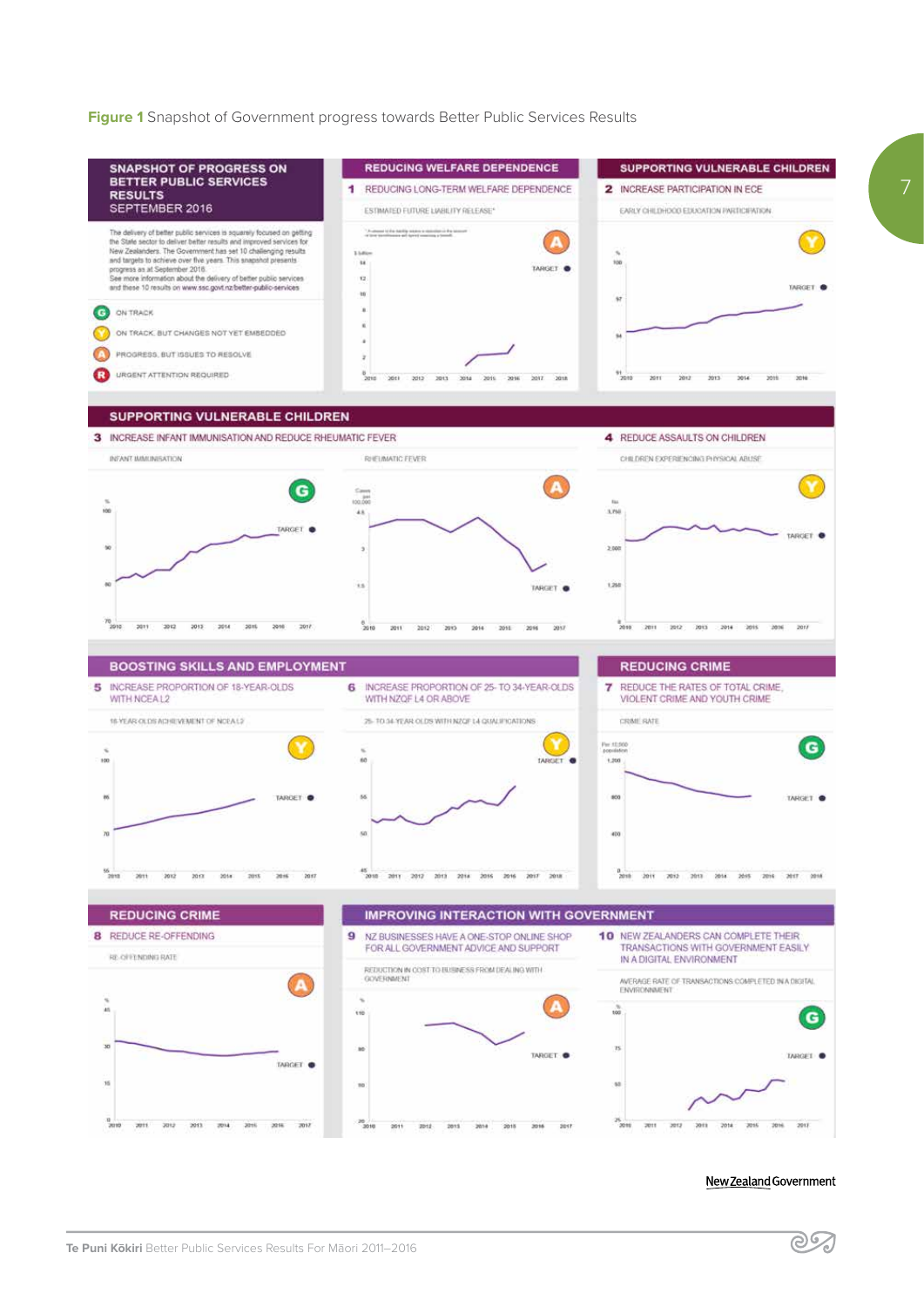## Methods

Lack of publically available and accessible current data for Māori remains the status quo for the majority of targets. It is, therefore, necessary for Te Puni Kōkiri to request Māori-specific data from relevant agencies and Stats NZ.

Data requests were made of agencies that report their Better Public Services results to the State Services Commission. The exception to this is target 6 NZQF Level 4 or above where data were sourced from the Household Labour Force Survey via Stats NZ. This is consistent with government practice for this target.

Data provided by agencies were for Māori and the total population in each of the target areas and are no later than June 2006.

Te Puni Kōkiri data tables were updated and analysis was guided by the following questions:

- (a) To what degree is progress for Māori towards achievement of the targets being made?
- (b) Are there targets where progress is not being made and, if so, which ones are they?
- (c) Is progress for Māori the same as it is for the total population?
- (d) What targets are likely to be achieved for Māori by their due dates and how does this compare with the total population?
- (e) To what degree are Māori represented in these targets?

Assessing target achievement, (d) above, involved calculating progress to date and the annual average of change to determine what was needed to achieve the target. A further calculation identified if achievement would be possible by target due dates.

Te Puni Kōkiri analysed Māori-specific data for the first four results. The fifth area cannot be broken down by Māori and was, thus, out of scope.

Where Government counts 10 targets in five results, Te Puni Kōkiri counts 11 targets in four results. The difference in counts relates to targets 3 and 7 that have five sub-targets: 3a., 3b., 7a., 7b. and 7c.

Research on each of the targets was undertaken to provide context and additional commentary.

Data analysis and commentary on the targets was sent to the relevant agencies for their review. Review comments were considered and are reflected in the report.

## **Notes**

Better Public Services programme targets are set for the total populations in receipt of services in each of the programme areas. In some instances, targets are not relevant for Māori, i.e. benefits and cases of child abuse. In these instances, data are raw numbers.

In other instances (i.e. total and violent crime), targets are not relevant for the total population. In these instances, data provided are not the same as those reported on by the State Services Commission when updating Better Public Services programme results.

In each of these instances, Te Puni Kōkiri calculated target percentage reductions in order to assess progress towards achievement for Māori and to make comparisons with the total population.

A note on terminology:

- (a) 'Results' is the term used by the State Services Commission to refer to the socio-economic and business areas being focussed for improvement in delivery of government services.
- (a) 'Total population' refers to all those in receipt of services related to the particular target area.

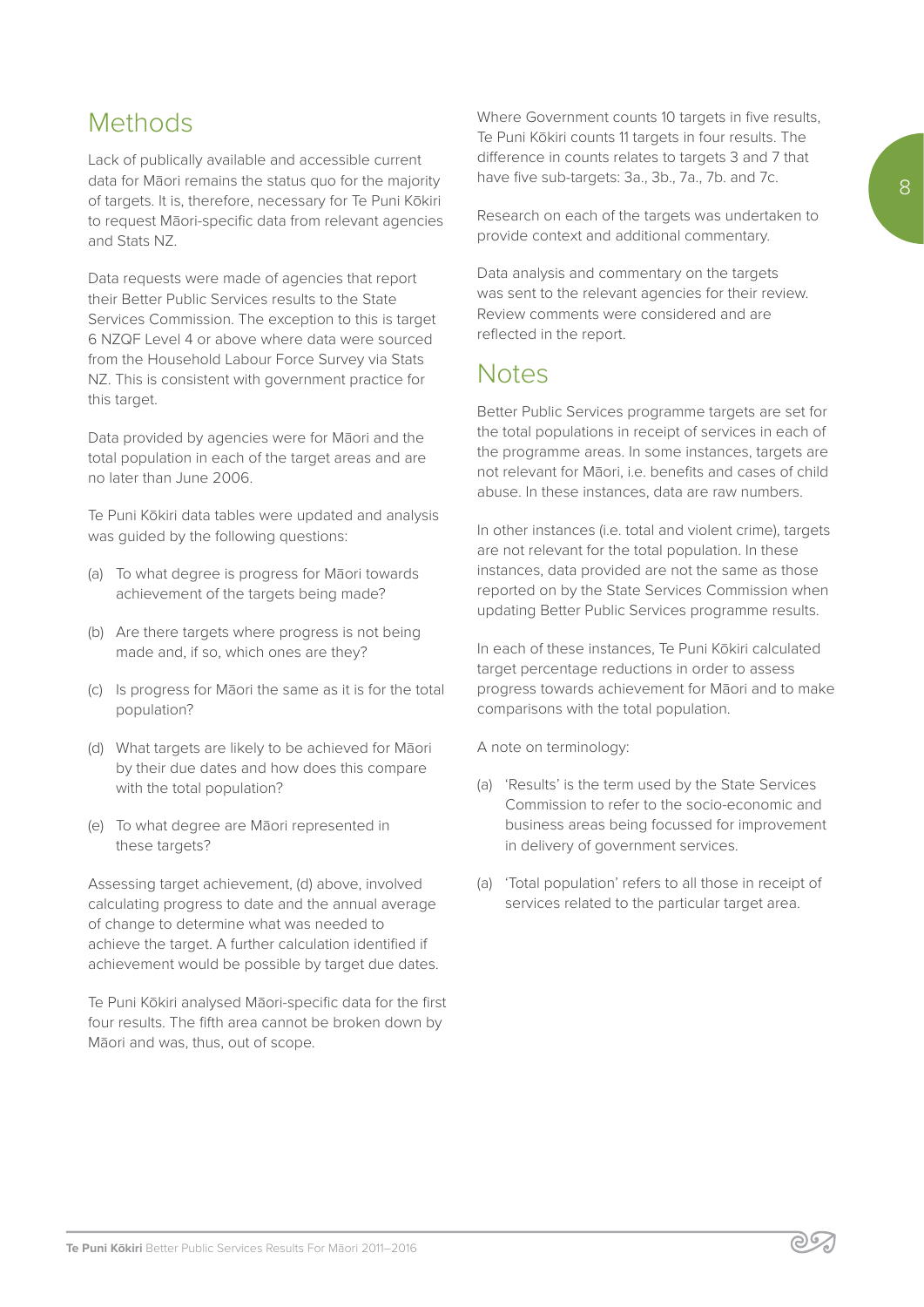# Summary of Key Findings in Better Public Services programme for Māori

Progress for Māori towards targets is summarised in Table 2 and Figure 2.

Table 2 Progress for Māori towards Better Public Services programme results

| Targets that have<br>been met for Māori.    | <b>Result 4 reducing crime:</b><br>Targets 7a. (total crime) and 7b. (violent crime) were met in 2013 and 2014 respectively.<br>These targets are tracking positively towards achievement by their target dates. <sup>2</sup> |  |
|---------------------------------------------|-------------------------------------------------------------------------------------------------------------------------------------------------------------------------------------------------------------------------------|--|
| Targets likely to be                        | Result 2 supporting vulnerable children:                                                                                                                                                                                      |  |
| met for Māori.                              | Targets 3a. increasing immunisation and 3b. reducing the rate of first-time hospitalisations for<br>rheumatic fever.                                                                                                          |  |
|                                             | 3a. the 2014 date for increasing immunisation was not achieved; but it is likely the target<br>will be reached by 2017.                                                                                                       |  |
|                                             | 3b. the Ministry of Health set a separate rheumatic fever target of 4.8 for Maori, but this<br>target is not reported on by the State Services Commission.                                                                    |  |
|                                             | Target 4: reducing the number of cases of substantiated abuse of children.                                                                                                                                                    |  |
| The target unlikely to<br>be met for Māori. | Result 3 boosting skills and employment, target 5: increasing achievement in NCEA Level 2<br>or equivalent for 18 year-olds.                                                                                                  |  |
| Targets will not be                         | Result 1 reducing long-term welfare dependence.                                                                                                                                                                               |  |
| met for Māori.                              | Result 2 supporting vulnerable children, target 2: increasing participation in early childhood<br>education.                                                                                                                  |  |
|                                             | <b>Result 3</b> boosting skills and employment, target 6: increasing achievement of NZQF <sup>3</sup> in Level<br>4 or above.                                                                                                 |  |
|                                             | <b>Result 4</b> reducing crime, target 7c (youth crime) and target 8 (re-offending)                                                                                                                                           |  |

2 Please note the caveat on page 19 explaining the difference in data used that cannot be compared with the Government's analysis of these targets.<br>3 Please note: The New Zealand Qualifications Authority (NZQA) administers tions, covering senior secondary school and tertiary education qualifications, and includes all qualifications open to international students. See NZQA for more information http://www. nzqa.govt.nz/assets/Studying-in-NZ/New-Zealand-Qualification-Framework/requirements-nzqf.pdf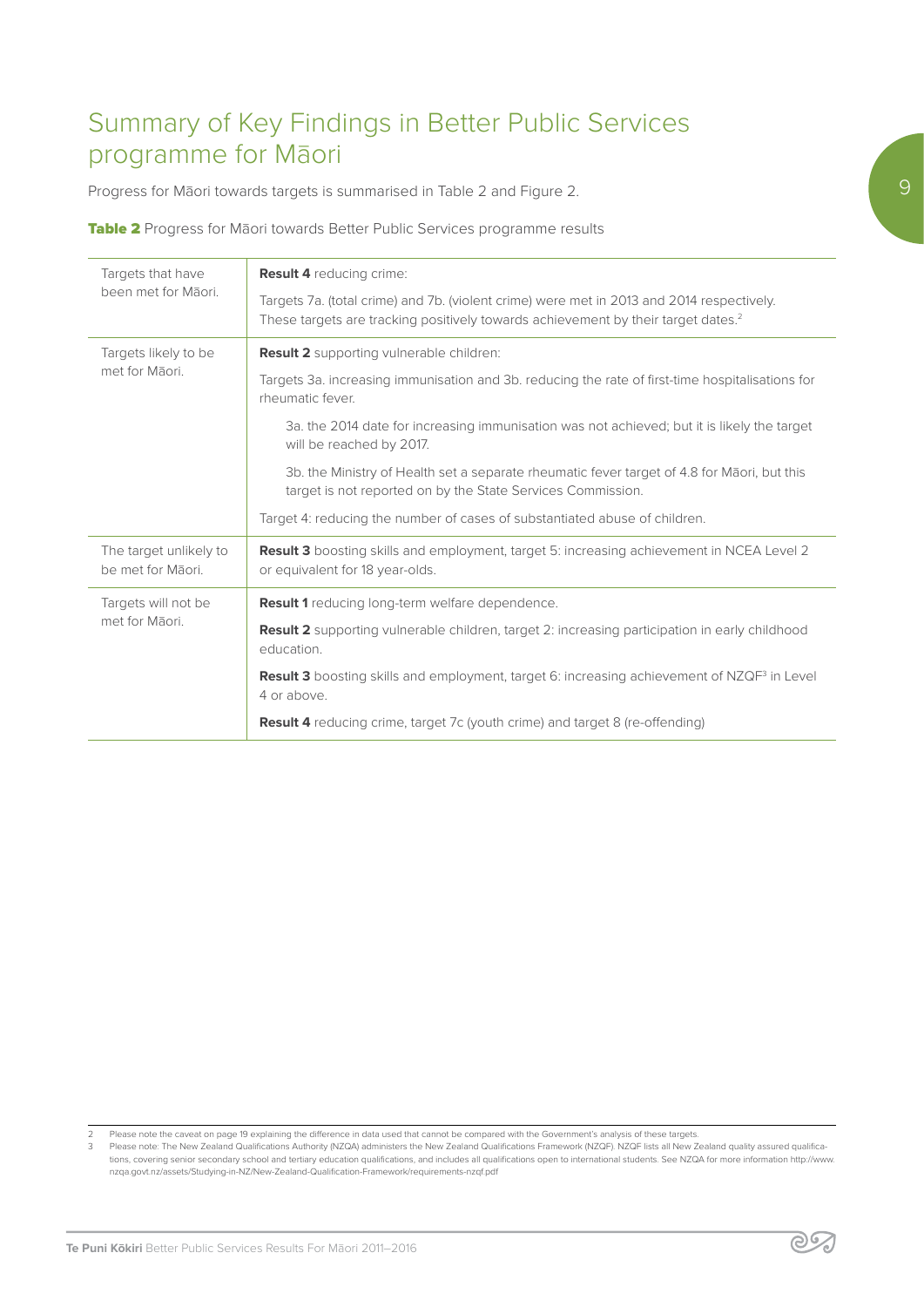**Figure 2** Te Puni Kōkiri snapshot of Government progress towards Better Public Services Results for Māori.4



4 Note: Te Puni Kōkiri assessment of total and violent crime (7a. and 7b.) is based on proceedings data provided by New Zealand Police that were broken down by Māori. For these targets, the State Services Commission uses 'recorded crime' that cannot be broken down by ethnicity.

<u> SS</u>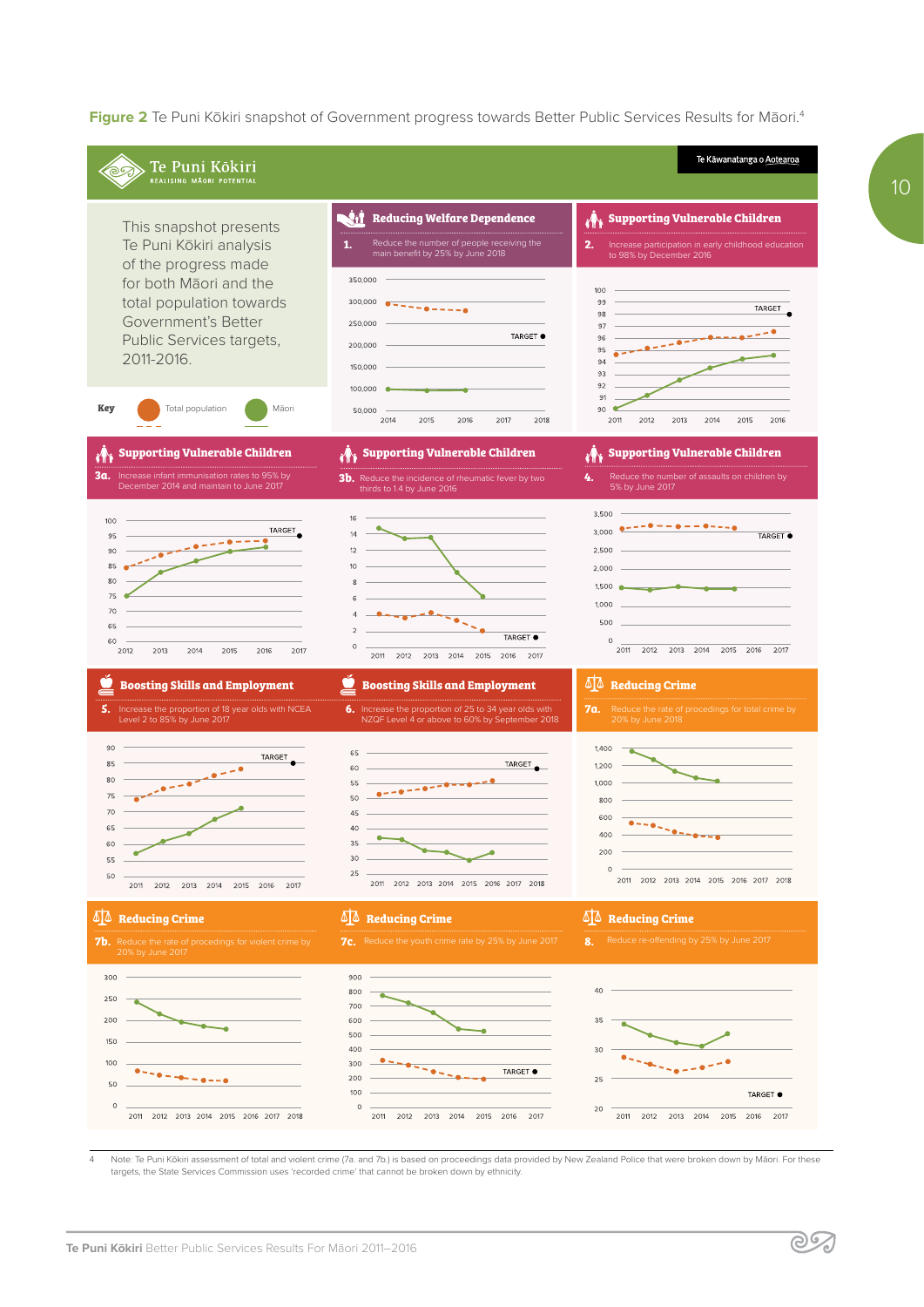Te Puni Kōkiri analysis of the 11 targets has identified that progress is being made as seen in convergence between the groups in eight targets; and progress for Māori towards achievement of nine targets, though it is likely under half will be achieved in the timeframes.

Table 2 shows that Māori are tracking positively towards five targets: immunisation, rheumatic fever, cases of substantiated physical abuse of children, total and violent crime. It is unlikely, however, that the following targets will be met for Māori: long-term welfare dependence, early childhood education, NCEA Level 2 or equivalent, NZQF level 4 and above, youth crime and re-offending.

The target group for reducing benefit numbers was changed in 2014 from Job Seekers to all main benefits without a change in the percent decrease and timeframe. Consequently, achieving the target within the set timeframe with the substantially increased number of beneficiaries is unattainable.

The NZQF target is the only target in which progress for Māori has not been made. Apart from a slight increase in 2015, numbers have steadily dropped.

The trend lines in Figure 2 indicate where convergence is occurring between the two groups in eight targets, i.e. participation in early childhood education, immunisation, rheumatic fever, NCEA Level 2 and the four crime targets, i.e. total, violent, youth crime and re-offending.

Figure 2 also shows that, while progress for Māori is being made, Māori are disproportionately represented in all targets, either over- represented (particularly in long-term welfare dependence, rheumatic fever, total, violent and youth crime and abuse of children) or underrepresented.

Comparing results for both groups towards achievement of targets, progress for Māori has generally been greater than for the total population towards the majority of targets.

Māori are ahead of the total population towards reducing cases of substantiated abuse of children. This target could be achieved for Māori (or come close), but might not be achieved for the total population.

The only target where progress is not being made for Māori is achievement of NZQF level 4 and above. In this instance, Māori are tracking away from the target. Please note the caveat related to the use of Household Labour Force Survey (HLFS) data for this target on page 18.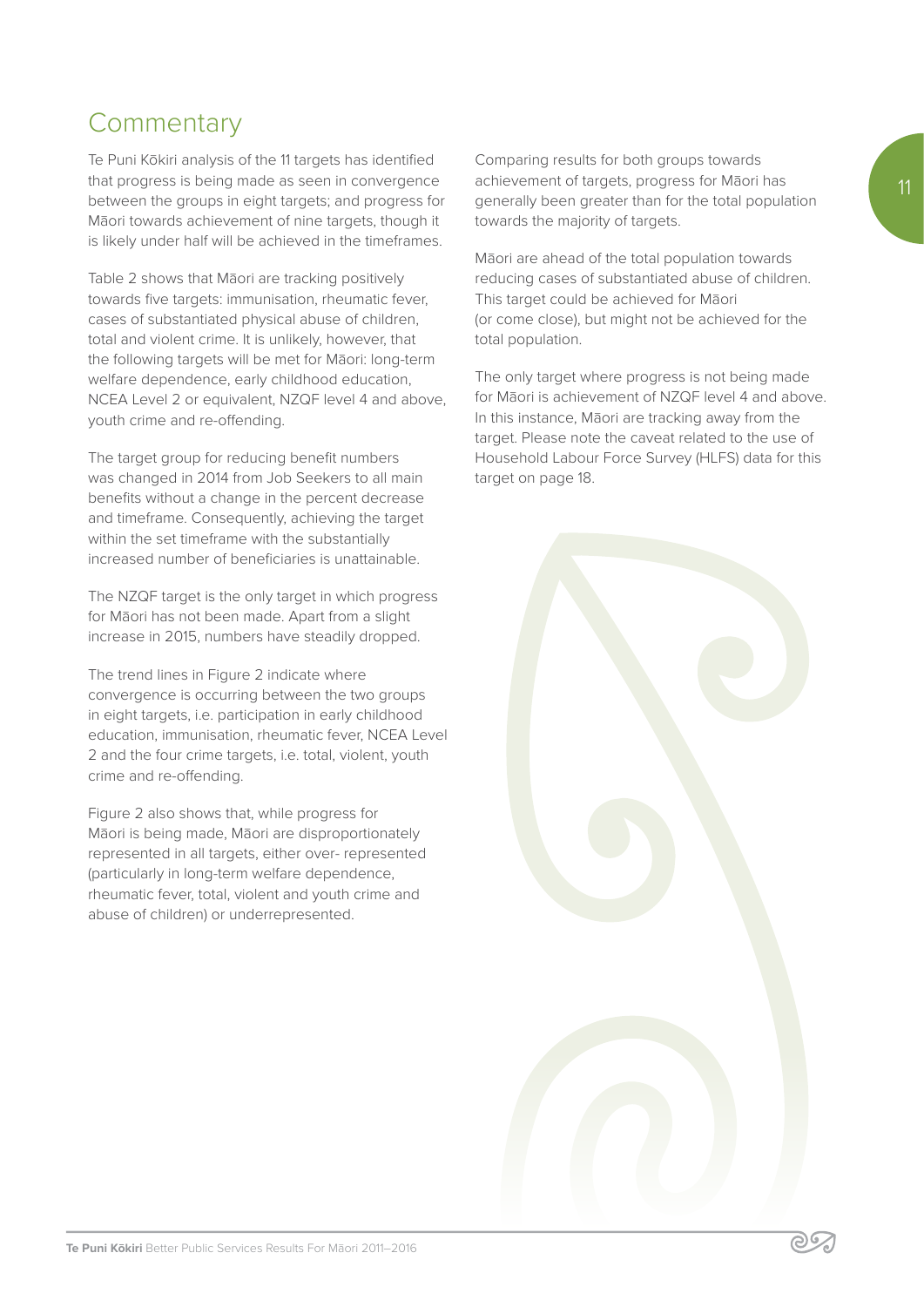# **Better Public Services results for Māori**

# Key Findings

Results for Māori and the total population in the areas being targetted are presented in this report in order to compare progress for the two groups. In presenting the analysis below, the report attempts to use language consistent with that of the State Services Commission.

# **Result 1:** Reducing long-term welfare dependence

The original target set by Government of reducing Jobseeker Support numbers to 55,000 by June 20175 was replaced in 2014 by a new target: reduce working-age<sup>6</sup> client numbers by 25 percent to 220,000 from 295,000 as at June 2014, and an accumulated actuarial release<sup>7</sup> of \$13 billion by June 2018<sup>8</sup>. Te Puni Kōkiri did not assess the 'actuarial release' target.

Government aims to reduce the number of people who have been on a working-age main<sup>9</sup> benefit for more than 12 months.

Table 3 describes progress made for both groups since 2014 towards a 25 percent reduction in the target.





### **Reduce nubmers of working-age clients by 25% by June 2018**

|               | Māori                | <b>Total</b> |
|---------------|----------------------|--------------|
|               | Targets 75,631       | 221,490      |
| <b>Status</b> | 98,392               | 279,769      |
|               | 2.4%                 | 5.3%         |
|               | Neither will achieve |              |

Overrepresentation of Māori by almost 3 to 1

#### TABLE 3

Progress towards a 25% reduction in numbers of working-

| Year                                 | <b>M</b> aori | <b>Total</b> |
|--------------------------------------|---------------|--------------|
| 2014                                 | 100,841       | 295,320      |
| 2015                                 | 98,348        | 284,260      |
| 2016                                 | 98,392        | 279,769      |
| Target - 25% reduction in<br>numbers | 75,631        | 221,490      |
| Percent change 2014-2016             | 2.4%          | 5.3%         |
| June 2018 Target (%)                 | 25%           | 25%          |

၉၆၇

Note: Results are as at March 2016.

- 5 The target in 2015 was 'Reduce the number of people continuously receiving Jobseeker Support for more than 12 months by 30 per cent, from 78,000 in April 2012 to 55,000 by June 2017'
- 6 Ministry of Social Development definition: 'Working-age recipients are aged 18-64 years'
- Note: An 'actuarial release' is an estimate of the change in long-term liability of the benefit system resulting from changes in the number of beneficiaries and their likelihood of longterm benefit receipt. The measure attempts to isolate the impact of collective Government activity on beneficiary numbers. (http://www.ssc.govt.nz/bps-reducing-dependence) 8 Cabinet Paper, 2014:4
- 9 The Ministry of Social Development lists the following as 'main benefits': Jobseeker Support, Sole parent Support, Supported Living Payment, Youth Payment/Young Parent Payment, Other (includes, Emergency Maintenance Allowance, Emergency Benefit, Jobseeker Student Hardship, Widow's Benefit Overseas, Sole Parent Support Overseas. (see https://www. msd.govt.nz/about-msd-and-our-work/publications-resources/statistics/benefit/latest-quarterly-results/all-main-benefits.html)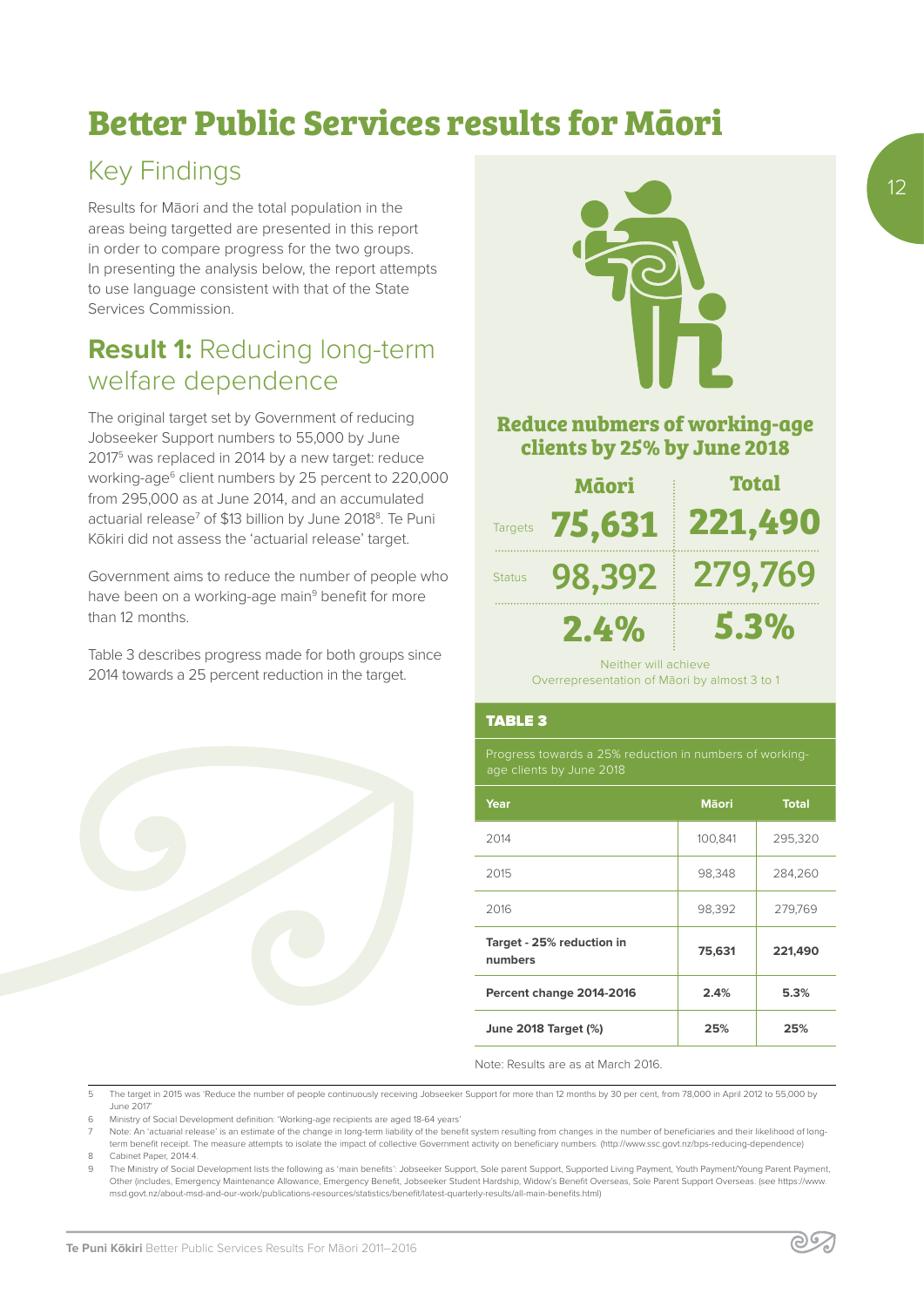In order to identify progress towards achievement of the target for Māori and compare progress with the total population in this area, Te Puni Kōkiri calculated a twenty five percent reduction of the 2011 figures.

The change from Jobseeker to all main benefits in 2014 has significantly increased the numbers for both groups in this target area without a change in the percentage or timeframe for the reduction to occur. Consequently, it is likely neither group will achieve the required reduction in two years.

Numbers for Māori rose by 44 in 2016, but have continued to decrease for the total population on main benefits. Of note, however, is that Māori are almost three times more likely to be on a main benefit.

#### *Rationale for target*

The Ministry of Social Development explains that the cost of paying benefits to working-age clients is now over \$8 billion a year, with much higher lifetime costs. The cost is significant, but is only a portion of the entire economic and social price New Zealand pays as a result of lost productivity and negative social impacts. Being out of paid work and on a benefit for extended periods increases the risk of poverty, social dislocation and deteriorating overall health. It can also have negative effects on the children of long-term beneficiaries.10

#### *Comment on progress*

Reduction in the numbers on main benefits in the last two years - as reported by the State Services Commission and reflected in Table 3 for both groups has been due primarily to the reduction in Sole Parent Support payments.<sup>11</sup> Demographics of those in receipt of Sole Parents Support payments are: 92 percent female; 50 percent aged between 25 and 39 years, and almost half (47 percent) are Māori.<sup>12</sup>

When the youngest child in a sole-parent family reaches three years of age, the parent has parttime work obligations that include being expected to find paid employment for 30 hours per week and to enrol their child or children in an early childhood education programme or equivalent.<sup>13</sup> Finding secure employment that is flexible enough to respond to the needs of their tamariki and home situation can be challenging, especially for sole parents who are looking after disabled or sick children.<sup>14</sup>

Joining the labour force does not necessarily improve the socio-economic status of these families nor act as a means of escaping poverty. Current statistics indicate that poverty continues to affect families where at least one adult is in full-time work and affects two in every five children.15 On average, Māori have more children, poorer education and training, fewer qualifications and lower wages, as well as poorer health and social connectedness.16

## **Result 2:** Supporting vulnerable children

This result has three targets that focus on: early childhood education; health (specifically, infant immunisation and rheumatic fever); and substantiated physical abuse of children. Te Puni Kōkiri distinguishes the health targets as 3a. and 3b.

There is a link between early childhood experiences and adult mental health and social, educational and employment outcomes. Too many children are at risk of poor outcomes because they do not get the early support they need. Early intervention brings long-term benefits in terms of better health, reduced imprisonment and arrest rates, higher employment, and higher earnings later in life.<sup>17</sup>

The human and financial costs of not facing up to these challenges are too high. Remedial spending is often less effective and more costly than getting it right the first time.<sup>18</sup>

رو(۾

- 11 Ministry of Social Development Benefit fact sheet, 2016.
- $\begin{bmatrix} 12 & \text{ibid} \\ 13 & \text{Now} \end{bmatrix}$
- New Zealand Government, 2015 14 Dwyer, 2015.
- 
- 15 Dale, 2013:5. Marriott and Sim. 2014.
- State Services Commission: Supporting vulnerable children
- 18 Ministry of Social Development. Why this is important, 2015

<sup>10</sup> State Services Commission: Result 1<br>11 Ministry of Social Development - Be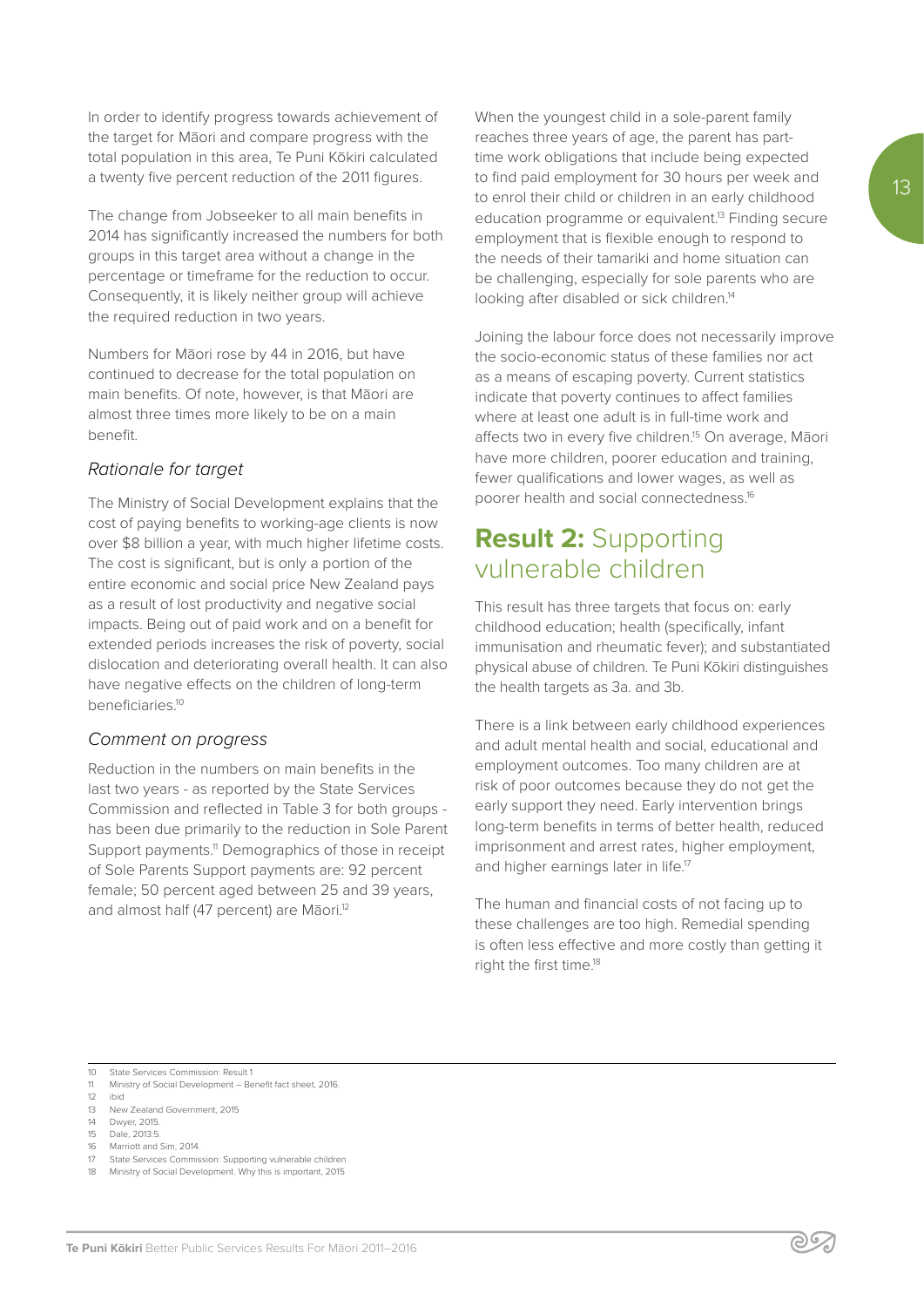## Quality early childhood education

The target set by Government for this area is: In 2016, 98% of children starting school will have participated in quality early childhood education.

Table 4 describes progress for both groups since 2011 towards 98 percent participation in early childhood education.



| Year                     | Māori (%) | Total (%) |
|--------------------------|-----------|-----------|
| 2011                     | 90.2      | 94.7      |
| 2012                     | 91.3      | 95.2      |
| 2013                     | 92.6      | 95.7      |
| 2014                     | 93.6      | 96.1      |
| 2015                     | 94.3      | 96.1      |
| 2016                     | 94.6      | 96.6      |
| December 2016 Target (%) | 98%       | 98%       |

Note: Results are as at March 2016

22 Education Review Office. High quality education and care.

23 Education Review Office. High quality education and care - an overview. 24 The Ministry of Education advises that '...the target does not have a quality component and is something that might be considered for the future.' Personal communication Ministry of

Education official, July 2016.

25 Education Review Office. High quality education and care - an overview.

**Te Puni Kōkiri** Better Public Services Results For Māori 2011–2016

Progress made for Māori has been consistent, but the annual average increase indicates it is unlikely this target will be achieved. On the basis of the annual average, the same result applies to the total population in this area. The target will not be achieved for either group.

Convergence between the two groups is occurring. The difference between Māori and the total population in 2011 was 4.5 percent and has reduced to 2.0 percent in 2016.

#### *Rationale for target*

The importance of quality early childhood care and education provision is noted in the 2014 Cabinet Paper as being particularly important for vulnerable children.19 Participation in high-quality early childhood education 'contributes to stronger learning foundations, particularly for children from disadvantaged families' who receive the greatest gains from high-quality early childhood education.20

Poor quality early childhood education can contribute to high stress levels for children who can, in some instances, suffer long-term effects through to adolescence and beyond<sup>21</sup>. High levels of stress can have a negative influence on relationships between staff members that can, in turn, affect relationships between staff and children in any early childhood centre.<sup>22</sup>

The Education Review Office provides guidelines for 'quality' in early childhood education that note te reo Māori and tikanga should be seen as integral to the curriculum as well as a commitment to Te Tiriti o Waitangi as these actions make a positive difference to what happens for Māori children and their whanau.<sup>23</sup>

#### *Comment on progress*

There is no update on, or discussion of, the quality aspect of this target.24 The Education Review Office measures of quality are based on indicators such as process (relationships between centre staff and children) and structural matters (for example, staff:child ratios). The Education Review Office notes that neither of these measures is sufficient to guarantee that children are experiencing quality education.25



<sup>19</sup> Cabinet Paper, 2014:4.

<sup>20</sup> Ministry of Social Development, 2007:1

<sup>21</sup> Australian Government, 2014.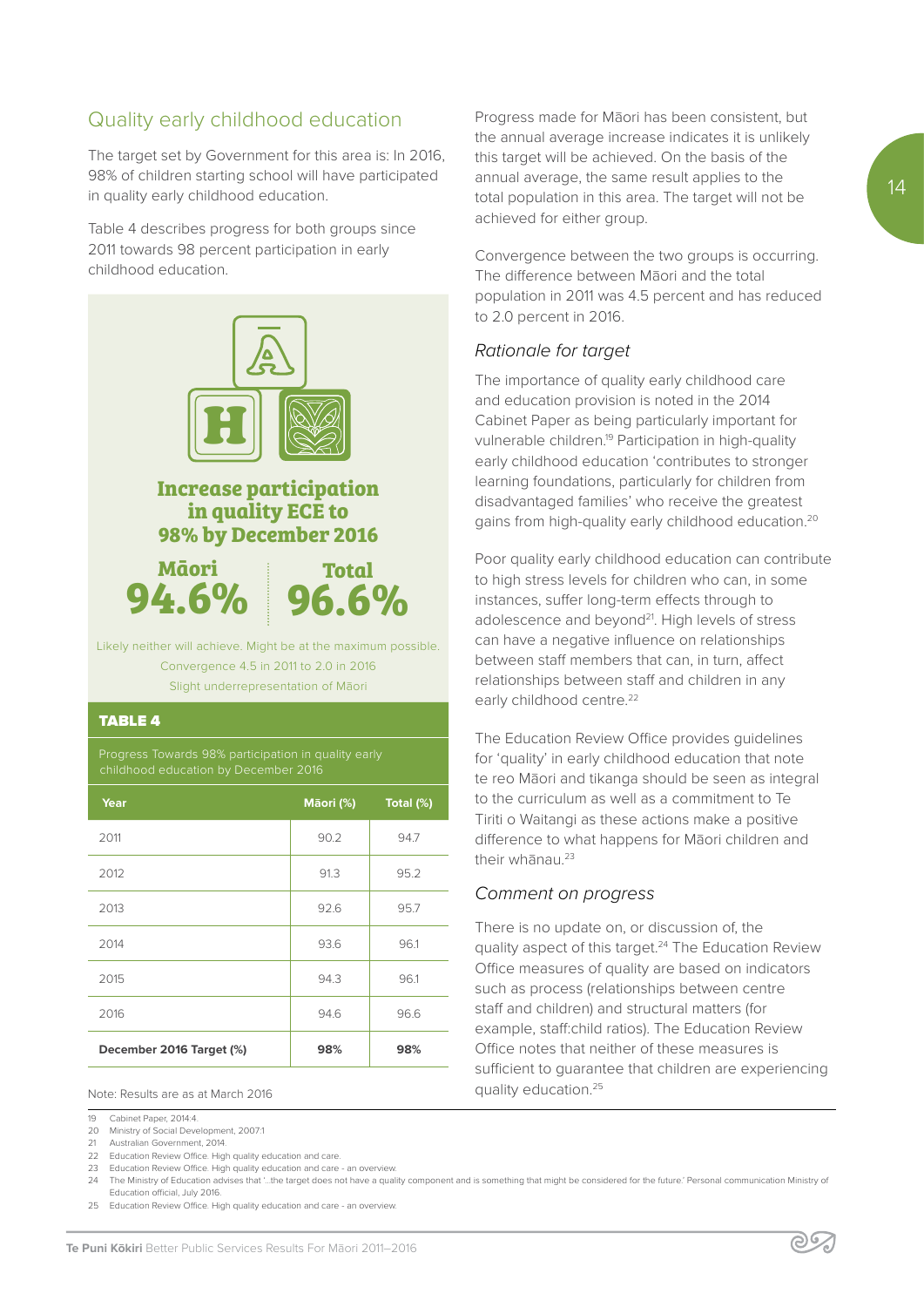## Increase infant immunisation and reduce rheumatic fever

### Infant immunisation

The Government's target is to increase infant immunisation rates to achieve and maintain 95 percent coverage of eight month-old children fully immunised with the scheduled vaccinations by December 2014 and to maintain this at 95 percent to June 2017.

Table 5 describes the progress made by Government since 2012 when the target of increasing and maintaining the rates of immunisation of eight month-old children<sup>26</sup> was introduced. The increase in immunisation to 95 percent was not achieved by 2014. Despite this, the rates for both groups have been steadily increasing towards the 95% target.





### **Increase immunisation rates of 8 month-old children to 95% by December 2014 and maintained to June 2017**

**Māori 91.6%**

**Total 93.5%**

Māori might come close; total is likely to achieve. Concergence 8.4 in 2012 to 1.9 in 2016 Slight underrepresentation of Māori

#### TABLE 5

June 2017

| Year                     | Māori (%) | Total (%) |
|--------------------------|-----------|-----------|
| 2012                     | 75.1      | 84.4      |
| 2013                     | 83.0      | 88.9      |
| 2014                     | 86.7      | 91.4      |
| 2015                     | 90.0      | 92.9      |
| 2016                     | 91.6      | 93.5      |
| December 2014 Target (%) | 95%       | 95%       |

Note: Results are as at March 2016

Rates of Māori immunising their eight month-old tamariki have steadily increased since 2011. With a sustained effort by the Ministry of Health and other relevant agencies, achievement for Māori might come close to the 95 percent immunisation rate by June 2017. The total population in this area is closer to reaching the 95 percent rate than Māori and is likely to do so by 2017. <sup>27</sup>

26 For the 2016 results presented, the reporting period is 1 January to 31 March 2016 and includes all eligible children who turned eight months age during that period. Other data are for the same quarter in the previous years.

27 See https://www.ssc.govt.nz/bps-supporting-vulnerable-children ' 'With modest progress during 2015, the 95% target may be achieved in 2016 with sustained effort. New Zealand's immunisation rate for babies at age 12 months'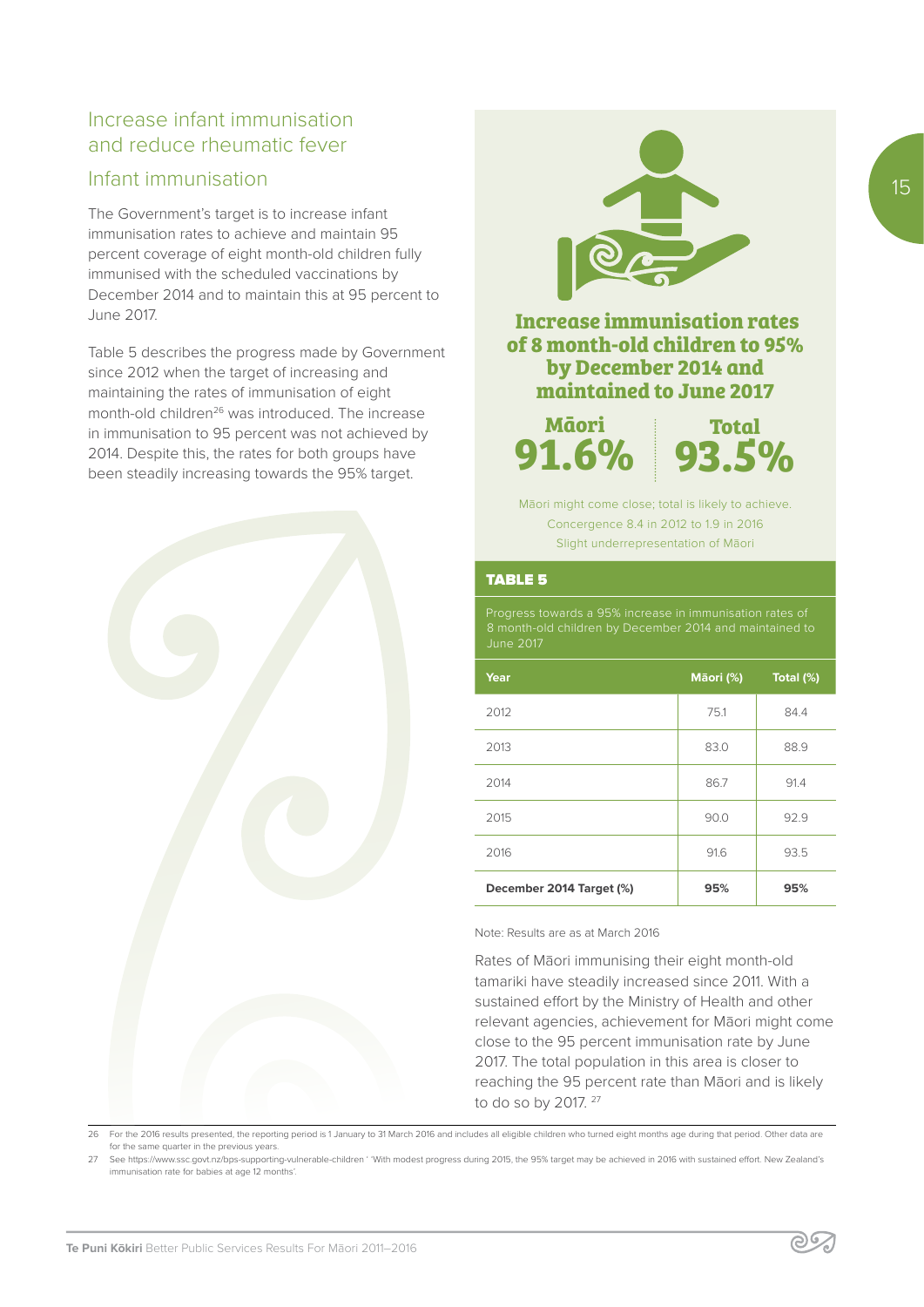Convergence between the two groups is occurring. Where there was a difference of 9.3 percentage points in 2012, by March 2016, that has reduced to 1.9; a difference of 7.4 percentage points.

#### *Rationale for target*

Immunisation can prevent a number of vaccine preventable diseases. It not only provides individual protection, but also population-wide protection by reducing the incidence of infectious diseases and preventing spread to vulnerable people. Some of these population-wide benefits only arise with high immunisation rates, depending on the infectiousness of the disease and the effectiveness of the vaccine.<sup>28</sup>

New Zealand's history of paediatric immunisation coverage has been poor, but, while important areas of concern remain (for example, some diseases that are still not controlled by vaccine and sub-standard coverage in certain conditions and age groups), improvement has been considerable.<sup>29</sup>

The target of increasing immunisation coverage of eight month-olds has secondary benefits in supporting early enrolment of infants in general practice and on-going engagement with primary care and well child services<sup>30</sup>

#### *Government actions*

The Ministry of Health reports that increasing immunisation has been a health target since 2007. The four-point action plan being implemented by the Ministry and the health sector involves key actions that are underpinned by an approach that joins 'primary and maternity care and Well Child/Tamariki Ora services'.<sup>31</sup>

### Rheumatic fever

The Government's target is to reduce the rate of first-episode hospitalisations of children by two-thirds to 1.4 cases per 100,000 by June 2017. The Ministry of Health set a specific target for Māori of 4.8 cases per 100,000.32

Table 6 describes progress for both groups towards reducing first episode rheumatic fever hospitalisations.



### **Reduce first-episode hospitalisations for rheumatic fever by two-thirds by June 2016**

|                | Māori | <b>Total</b> |
|----------------|-------|--------------|
| <b>Targets</b> | 4.8%  | 1.4%         |
| <b>Status</b>  | 6.3%  | 2.1%         |

Likely both targets will be achieved and Māori might also achieve Total's target of 1.4 Convergence 10.5 in 2011 to 4.2 in 2015 Overrepresentation of Māori 3 to 1

#### TABLE 6

Progress towards a two-thirds reduction of first-episode

| Year                                   | <b>Maori</b>  | <b>Total</b> |
|----------------------------------------|---------------|--------------|
|                                        | Per (100,000) |              |
| 2011                                   | 14.7          | 4.2          |
| 2012                                   | 13.5          | 3.7          |
| 2013                                   | 13.5          | 4.3          |
| 2014                                   | 9.3           | 3.4          |
| 2015                                   | 6.3           | 2.1          |
| June 2017 Target (rate per<br>100,000) | 4.8           | 1.4          |

Note: results are as at December 2015

32 The State Services Commission does not report on this particular target, rather it reports on progress for the Total against the rate of 1.4 per 100,000 people.

<sup>28</sup> Ministry of Health. Health targets: Increased immunisation.

<sup>29</sup> Turner, 2014.

<sup>30</sup> Ibid

<sup>31</sup> Ministry of Health. Increase infant immunisation rates and reduce rheumatic fever.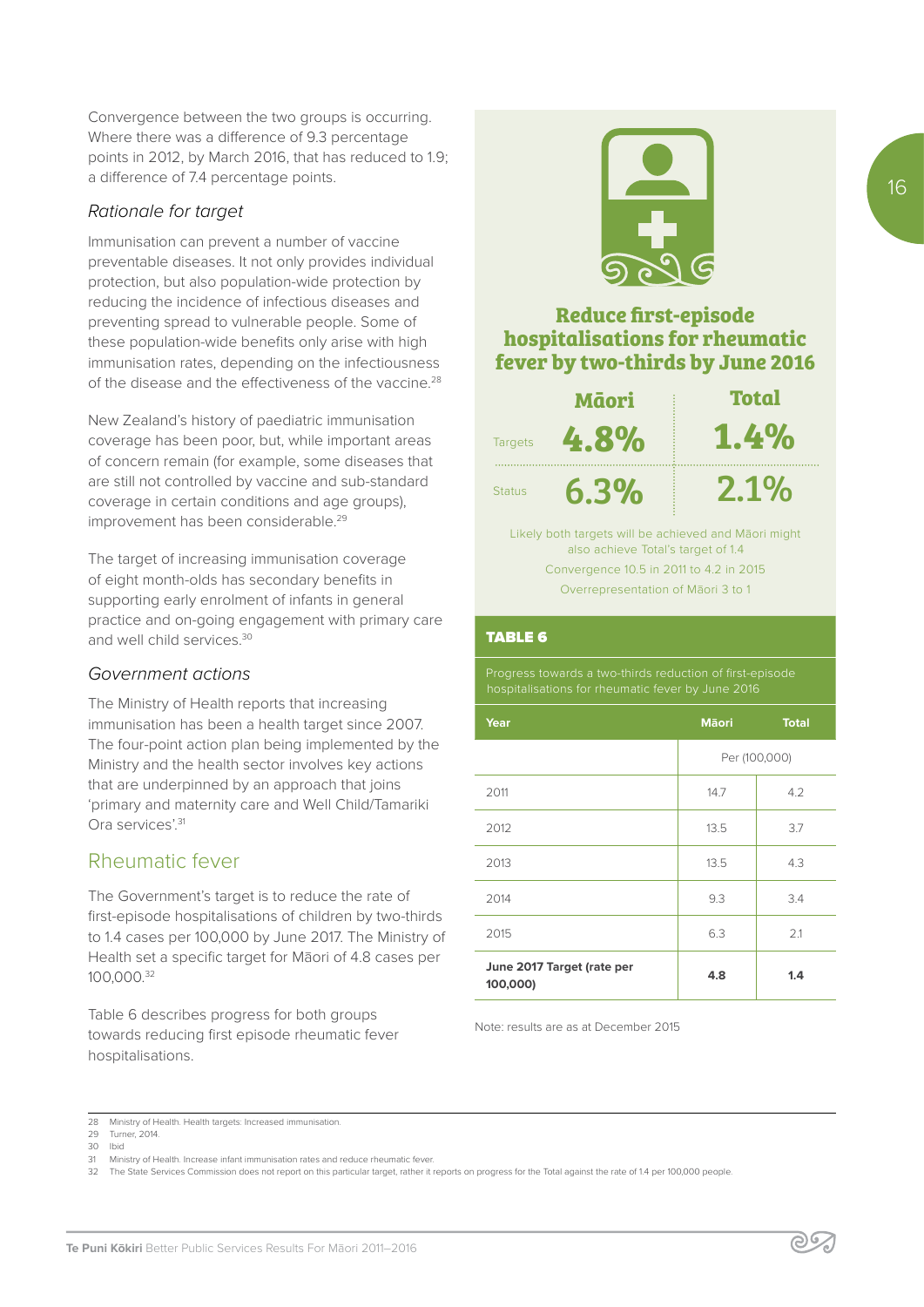Progress for Māori towards this target is significant and can also be seen in convergence between the groups. Where the difference in rates in 2011 was 10.5, in 2015 it was  $4.2 - a$  difference of 6.3.

It is likely the targets set for each group (i.e. 4.8 for Māori and 1.4 for the total population) will be achieved by 2017. With a concerted effort by the Ministry of Health and other relevant agencies, the target of 1.4 may also be achieved for Māori. Māori are, though, three times more likely to have rheumatic fever than the total population in this target area.

### *Rationale for target*

Strep throats can lead to rheumatic fever in a small number of people if it goes untreated. This condition can cause the heart, joints, brain and skin to become inflamed and swollen, which can cause rheumatic heart disease. In addition, the disease can cause premature death in adults.<sup>33</sup>

Rheumatic fever has almost disappeared from industrialised countries, but is still a problem for New Zealand (and Australia), particularly for those who live in 'resource limited settings' (and indigenous communities), demonstrating the impact socioeconomic factors have on the disease.<sup>34</sup> New Zealand's rate of rheumatic fever was reported to be '14 times the OECD average'.35

Most cases of rheumatic fever have been recorded in the North Island, with Māori and Pacific children and young adults (aged 4–19 years) having the highest rates of the illness.<sup>36</sup>

The Ministry of Health considers it 'highly likely that a combination of crowded housing conditions and socio-economic deprivation, barriers to primary healthcare access and the subsequent higher burden of untreated strep sore throat infections are important factors leading to higher rates of rheumatic fever among Māori'.37

#### *Government actions*

The Ministry of Health established a programme in 2011 designed to prevent and treat strep throat infections (which is a primary contributor to rheumatic fever). The programme was expanded following the introduction of the rheumatic fever Better Public Services target, and an investment of \$65 million has been made by the government to reduce rates of rheumatic fever for Māori and Pacific children and young people aged 4-19 years throughout New Zealand.<sup>38</sup>

## Substantiated physical abuse of children

By 2017, the Government aims to halt the 10-year rise in children experiencing substantiated physical abuse (from a projected 4,000 to less than 3,000, representing a 25 percent reduction) and reduce 2011 numbers by five percent, which is described as an 'extremely ambitious' target.39

Table 7 describes the numbers of children who have experienced substantiated physical abuse between 2011 and 2015 and shows that numbers have fluctuated during this time. Halting the 10-year rise in numbers that had been occurring up to 2011 has not yet been achieved.40

∕ ب(⊘

39 State Services Commission: Supporting vulnerable children Result 4.

<sup>33</sup> Ministry of Health. Rheumatic fever.

<sup>34</sup> Steer, 2015. 35 McCracken, 2015

<sup>36</sup> Ibid

<sup>37</sup> Ibid

<sup>38</sup> Personal communication with the Ministry of Health, October 2016.

<sup>40</sup> Noting that Māori are included in the numbers for the Total.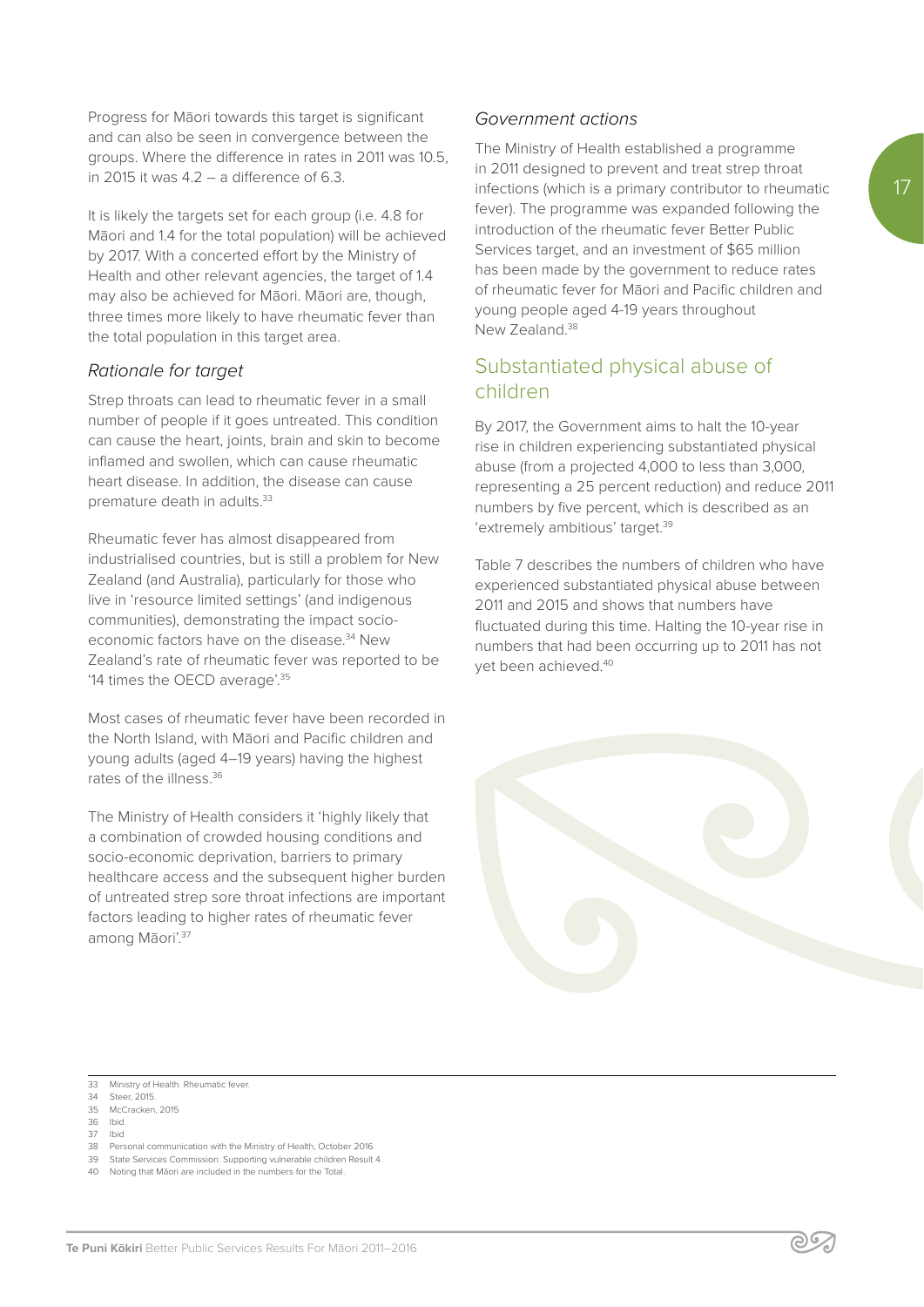

## **Halt the rise in numbers of children who experience physical abuse and a reduction of 5% of the 2011 number by June 2017**

|                | Māori | <b>Total</b> |
|----------------|-------|--------------|
| <b>Targets</b> | 1,410 | 2,954        |
| <b>Status</b>  | 1,439 | 3,118        |
|                | -3%   | 0.20%        |

This is the only target area where progress for Māori is ahead of that for the total population. Māori might achieve, unlikely Total will Overrepresentation of Māori by 2:1

#### TABLE 7

Progress towards halting the rise in numbers of children who experience physical abuse and a 5% decrease of the 2011

| Year                                     | <b>M</b> aori | <b>Total</b> |
|------------------------------------------|---------------|--------------|
| 2011                                     | 1,484         | 3,110        |
| 2012                                     | 1,428         | 3,195        |
| 2013                                     | 1,507         | 3,181        |
| 2014                                     | 1,470         | 3,178        |
| 2015                                     | 1,439         | 3,118        |
| Target - 5% reduction of 2011<br>numbers | 1,410         | 2,954        |
| Percent change 2011-2015                 | $-3%$         | 0.20%        |
| June 2017 Target (%)                     | 5%            | 5%           |

Please note, it is the ethnicity of the child who has been abused that is counted.41

In order to identify progress towards achievement of the target for Māori and compare progress with the total population towards this target, Te Puni Kōkiri calculated a five percent reduction of the 2011 figures.

The number of Māori children experiencing substantiated physical abuse on an annual basis between 2011 and 2015 has reduced by 45 (or three percent), meaning the five percent target may be achieved in the timeframe. In comparison, the total number of children experiencing substantiated physical abuse in the same timeframe has increased by eight; it seems unlikely the target will be achieved for them.42

This is the only target area where progress for Māori is ahead of that for the total population.

The Ministry of Social Development notes that Māori are, however, 'more than twice as likely to experience substantiated abuse than non-Māori, with a rate of 5.2 per 1,000 Māori children compared to a rate of 2.0 per 1,000 non-Māori children.'43

#### *Rationale for target*

The effects of being abused as a child persist into adolescence and beyond. Children experiencing child abuse can develop internal and external behavioural disorders, including, for example: anxiety, depression and other psychiatric disorders; relationship difficulties; anti-social attitudes that can lead to criminal activities and violence perpetration. Abused children can, in turn, become abusive parents.44

#### *Government actions*

Actions taken through the Children's Action Plan include raising awareness of child abuse and encouraging the reporting of occurrences, which could lead to an increase in numbers of cases in the short term.45

Note: results are as at June 2015

41 Ministry of Social Development, personal communication May 2017

42 Ministry of Social Development explains that, where ethnic breakdowns are provided annually, all data breakdowns are provided on a quarterly basis. MSD, 21 July 2016.

43 Ministry of Social Development, personal communication September 2016.

44 Australian Government, 2014

45 Ministry of Social Development, n.d.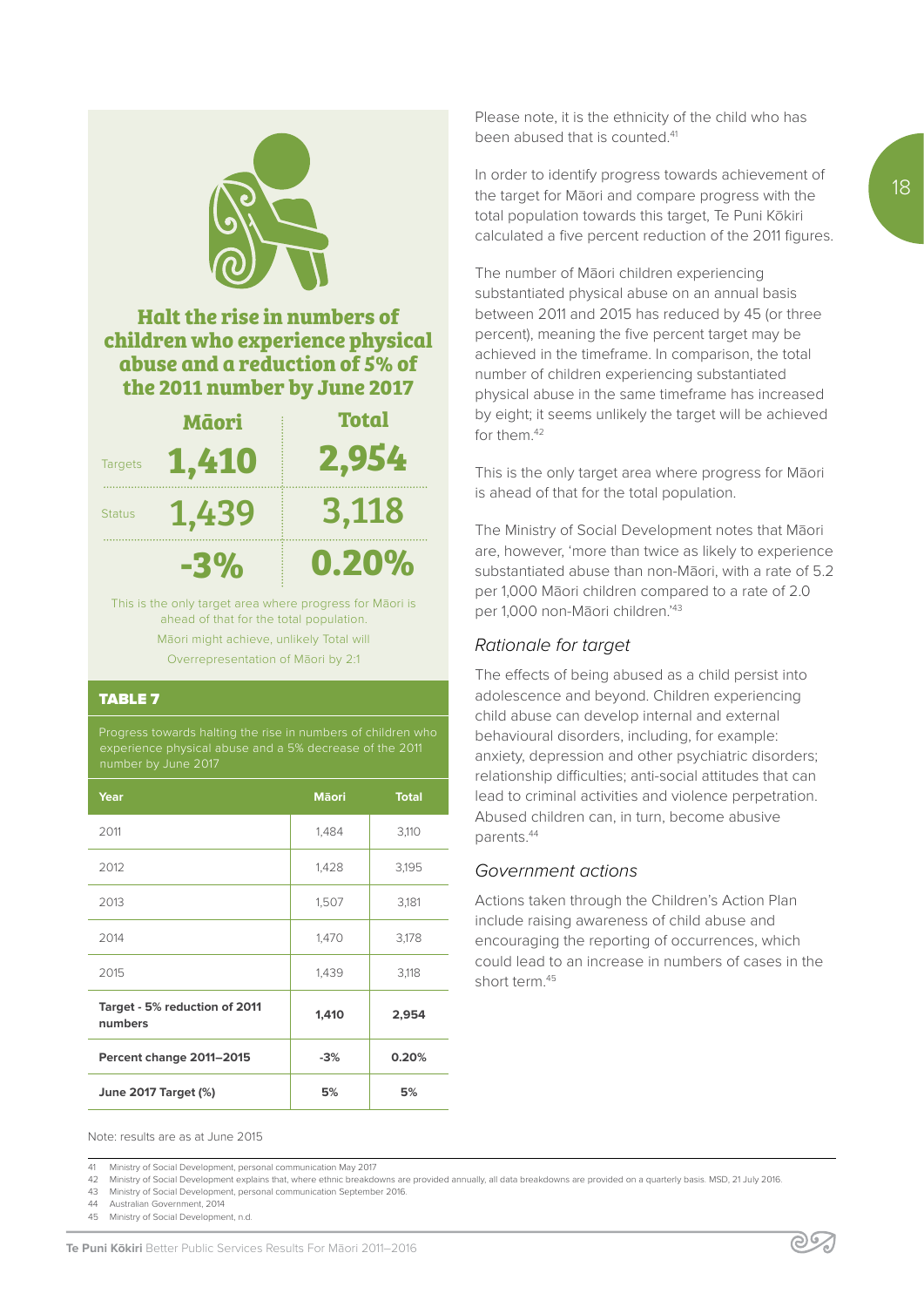# **Result 3:** Boosting Skills and Employment

Education is acknowledged as being one of the most important keys to success. Educational achievement is linked with multiple positive outcomes, including higher incomes, greater employment opportunities and improved health. Possessing knowledge and skills also enhances peoples' sense of self-worth, security and belonging.<sup>46</sup>

## NCEA Level 2 or equivalent

The Government's target is that 85 percent of 18 year-olds will have achieved NCEA Level 2 or an equivalent qualification in 2017.

Table 8 describes progress for Māori and the total population of 18 year-olds in this area towards the June 2017 target.





## **Increase achievement of NCEA Level 2 or equivalent to 85%by June 2017**

**Māori 71.1%**

**Total 83.3%**

Unlikely either will achieve Convergence 17.2 in 2011 to 12.2 in 2015 Underrepresentation of Māori

#### TABLE 8

Progress towards 85% achievement of NCEA Level 2 or equivalent qualification by June 2017

| Year                        | Māori (%) | Total (%) |
|-----------------------------|-----------|-----------|
| 2011                        | 57.1      | 74.3      |
| 2012                        | 60.9      | 77.2      |
| 2013                        | 63.3      | 78.6      |
| 2014                        | 67.7      | 81.2      |
| 2015                        | 71.1      | 83.3      |
| <b>June 2017 Target (%)</b> | 85%       | 85%       |

Note: Results are as at June 2015

Achievement for Māori of these qualifications has increased, but, based on the increases to date and the percentage increase still needed, it is unlikely Māori will reach the 85 percent target within the timeframe. The increase for the total population of 18 year-olds undertaking these qualifications during this period appears to be sufficient for the target to be reached.

46 Marriott and Sim, 2014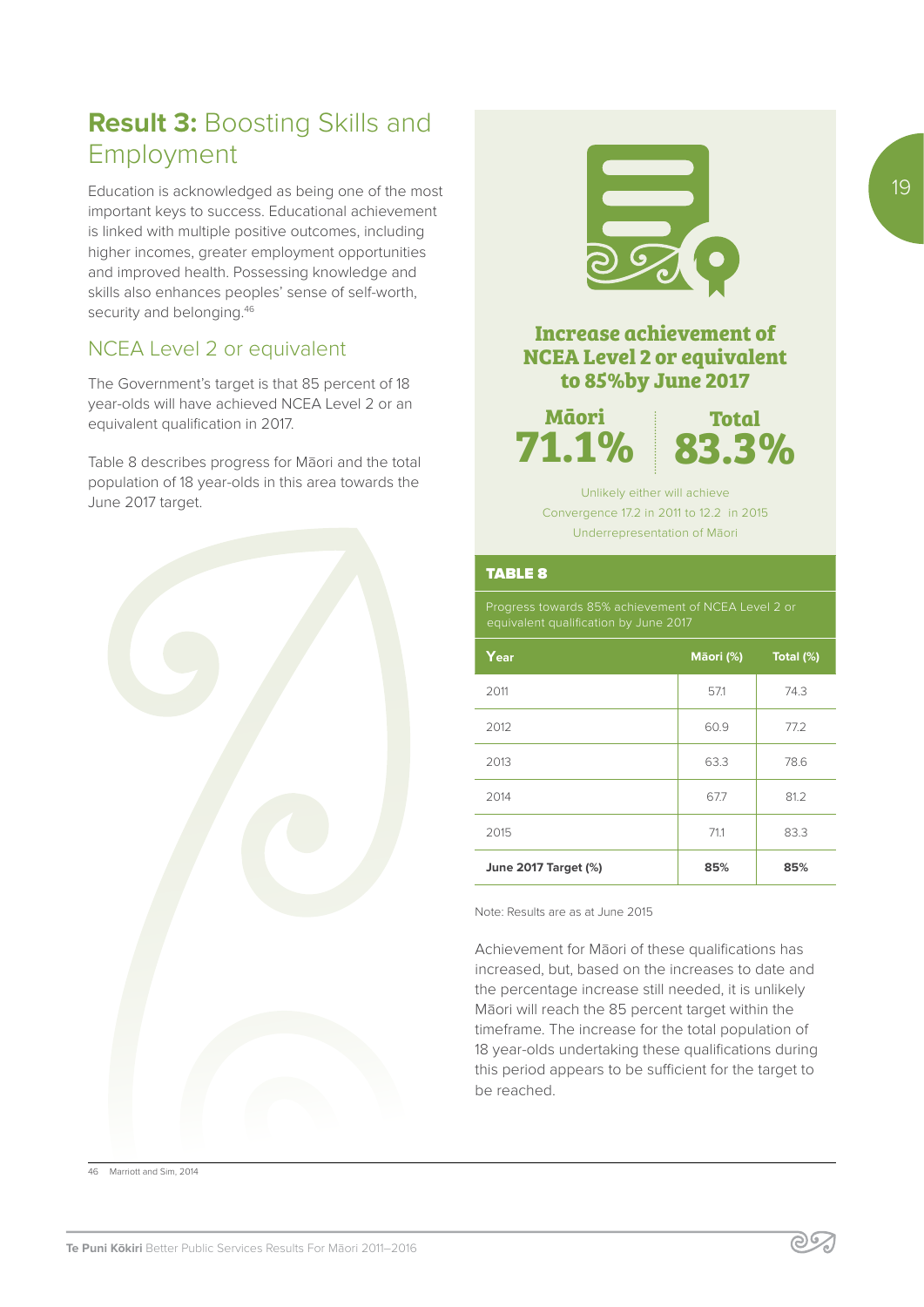Despite the possibility of the target not being met for Māori, progress has been made as is evidenced in the increase of 14 percentage points between 2011 and 2015. Convergence, another indicator of progress, has been occurring between the two groups as demonstrated by the difference of 17.2 percent in 2011 to 12.2 percent in 2015.

The Ministry of Education notes: 'The high numbers of Māori and Pasifika young people that are leaving school without NCEA Level 2 or equivalent remains an area of concern.'47

#### *Rationale for target*

Educational success is pivotal to the Government's goal of building a productive and competitive economy. Educational qualifications help New Zealanders develop the skills needed to reach their full potential and provide opportunities to contribute to the economy and society.<sup>48</sup>

With a Level 2 or equivalent qualification, further education and training can be pursued that can, in turn, result in better chances of gaining employment. improved health outcomes and an overall better quality of life for whanau.<sup>49</sup>

### NZQF Level 4 or above for 25 to 34 year-olds

The target set by Government in 2012 was to: Increase the proportion of 25 to 34 year-olds with advanced trade qualifications, diplomas and degrees (at Level 4 or above) by 2017. This target was revised in 2014 because it was expected it would be met before the stated date. The new target was raised to 60 percent to be achieved by 2018.

Table 9 describes progress towards the target of 60 percent of 25 to 34 year-olds with level 4 or above qualifications.



### **Increase achievement of NZQF at level 4+ to 60% by Sep 2018**

**Māori 32.2%**



This is the only target where Māori are tracking away from achievement.

 Difference between the groups: 14.7%in 21011 to 23.6% in 2016. Maori will not achieve the target. Unlikely the total will.

**Caveat** - data for this target were accessed from Stats NZ, using the Household Labour Force Survey. The Ministry of Education considers the small sample of Māori in the surveys makes findings unreliable.' Underrepresentation of Māori

#### TABLE 9

Progress towards 60% achievement of NZQF qualifications

| Year                      | Māori (%) | Total (%) |
|---------------------------|-----------|-----------|
| 2011                      | 36.9      | 51.6      |
| 2012                      | 36.6      | 52.3      |
| 2013                      | 32.7      | 53.4      |
| 2014                      | 32.3      | 54.6      |
| 2015                      | 29.8      | 54.7      |
| 2016                      | 32.2      | 55.8      |
| September 2018 Target (%) | 60%       | 60%       |

Note: Results are as at March 2016

47 Ministry of Education, personal communication July 2016.

- 48 State Services Commission: Boosting skills and employment Result 5
- 49 State Services Commission: Boosting skills and employment Result 5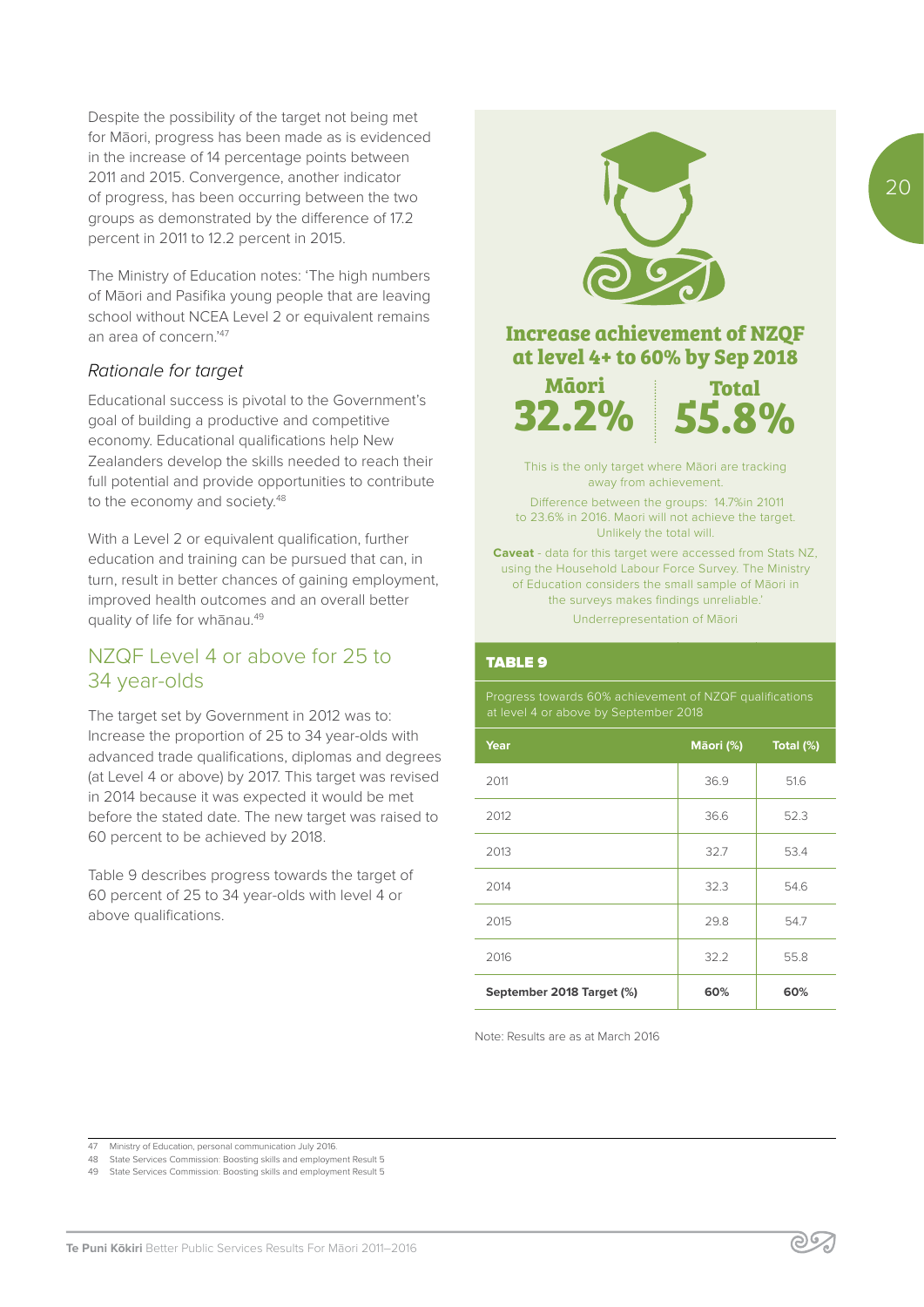This is the only target where Māori are tracking away from achievement. Proportions have been steadily dropping until 2016 when the percentage increased slightly by 2.4 percent.<sup>50</sup> Progress towards the target for the total population undertaking these qualifications has, on the other hand, risen slowly since 2011. It seems likely, however, that neither group will achieve the target.

Where the gap in NCEA Level 2 achievement between Māori and the total population has reduced, it has widened for Māori in the achievement of NZQF qualifications.

This is the only target where progress for Māori has not been made. Proportions have dropped from 36.9 percent to 32.2 percent between 2011 and 2016. In addition, the difference in achievement rates between the groups in 2011 was 14.7 percent, and, in 2016 has now risen to 23.6 percent.

Please note: data for this target were accessed from Stats NZ, using the Household Labour Force Survey (HLFS); these data are not easily available elsewhere. The Ministry of Education adds a note of caution when interpreting these data for Māori, commenting on the higher sampling error for Māori than the total population and that these results could have been influenced by changes in the HLFS. They also note that the net increase for the total population comes from skilled immigration, but that, though higher proportions of Māori are achieving these qualifications, the effect of migration for Māori is the loss of skilled people.<sup>51</sup>

#### *Rationale for target*

Individuals with higher qualifications tend to have better economic and social outcomes than those whose qualifications are upper secondary and post-secondary non-tertiary education.<sup>52</sup> People who gain higher level qualifications, especially at degree level and above, are more likely to be employed, have greater access to further training and earn higher incomes.<sup>53</sup>

#### *Comment on progress*

Treasury notes the continual inequalities and inequities in society that result in Māori being underqualified and under-represented in employment are linked strongly with the education system.<sup>54</sup>

The Ministry of Education acknowledges that extra effort will be needed to 'lift' Māori educational outcomes.55

## **Result 4:** Reducing crime

The causes of crime are many and complex. The impact of social factors, such as poverty, unemployment, drugs and family breakdown are considered key in determining criminality.56 The effects of parental neglect, being abused as children and low self-esteem caused by myriad reasons can also put people at greater risk of becoming offenders.57

### A note on counting crime

The counting of crime statistics changed in 2014 based on recommendations made in 2009 by Stats NZ.<sup>58</sup> The new measure is the number of proceedings police initiate against an offender, where proceedings includes referrals to court, diversions and warnings. Proceedings data record the identity of the offender and their most serious offence. Please note, 'a proceeding does not represent a count of offences'.59

The new method of counting crime affects total and violent crime rates. The counting of youth crime and re-offending has not changed.

The use of proceedings data that are disaggregated by Māori to assess progress for both groups in total and violent crime is on advice from New Zealand Police. Te Puni Kōkiri accepted this advice in order to compare results between the two groups in progress towards these targets.

50 The Māori figures are subject to a high sample error within the Household Labour Force Survey which has implications for statistical significance. Ministry of Education, 2016.<br>51 Ministry of Education, personal communic

51 Ministry of Education, personal communication 21 July 2016.

- 58 New Zealand Police, 2016
- 59 New Zealand Police, 2016

<sup>52</sup> Education Counts, 2013.

<sup>53</sup> State Services Commission: Boosting skills and employment Result 6

<sup>54</sup> Treasury, 2013.

<sup>55</sup> Ministry of Education, Count Me In.

<sup>56</sup> Mago, et al. 2013:2, Schäfer 2011:1, Adebayo 2013:72 57 2014:n.p.n Australian Government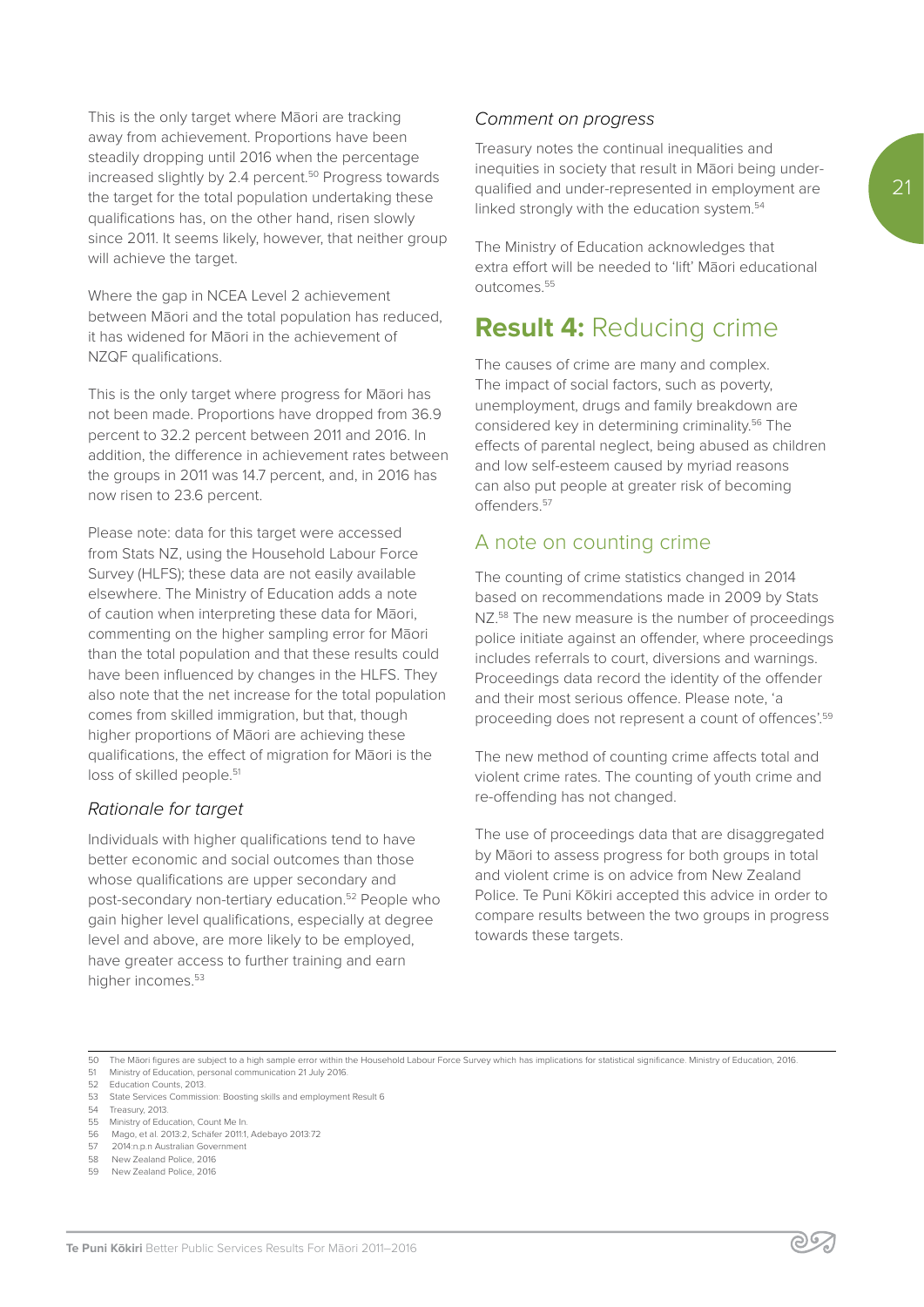Data used by the State Services Commission to update these two crime targets are not 'proceedings' and cannot be disaggregated by Māori, the analysis below is, therefore, not comparable with State Services Commission updates. In order to identify progress towards achievement of the targets for Māori and compare progress with the total population in these areas, Te Puni Kōkiri calculated a twenty percent reduction of the 2011 figures for total and violent crime. The targets in Tables 10 and 11 are not, however, agreed by the State Services Commission or Ministers.

### Total crime

The Government's target is a 20 percent reduction in the total recorded crime<sup>60</sup> rate from June 2011 to June 2018, which equates to a rate of 792 per 10,000 of the population. Recorded crime cannot be disaggregated by ethnicity, therefore, as noted, the following analysis is of proceedings data that is broken down by Māori.

Table 10 describes progress made for both groups towards reducing total crime by 20 percent by 2018.





## **20% reduction in total crime proceedings rate per 10,000 by June 2018**

|                | Māori | <b>Total</b> |
|----------------|-------|--------------|
| <b>Targets</b> | 1,099 | 428          |
| <b>Status</b>  | 1.022 | 376          |

Analysis of proceedings data shows both groups tracking positively towards achievement Overrepresentation of Māori by almost 3 times to 1 Convergence 839 in 2011 to 646 in 2015

#### TABLE 10

| Year                                                | <b>M</b> aori     | <b>Total</b> |
|-----------------------------------------------------|-------------------|--------------|
|                                                     | Rate (per 10,000) |              |
| 2011                                                | 1,374             | 535          |
| 2012                                                | 1,266             | 501          |
| 2013                                                | 1,137             | 439          |
| 2014                                                | 1,055             | 394          |
| 2015                                                | 1,022             | 376          |
| Target - Reduction of 20% from<br>2011 (per 10,000) | 1,099             | 428          |

Note: Results are as at December 2015

22

60 Recorded crime cannot be disaggregated by ethnicity.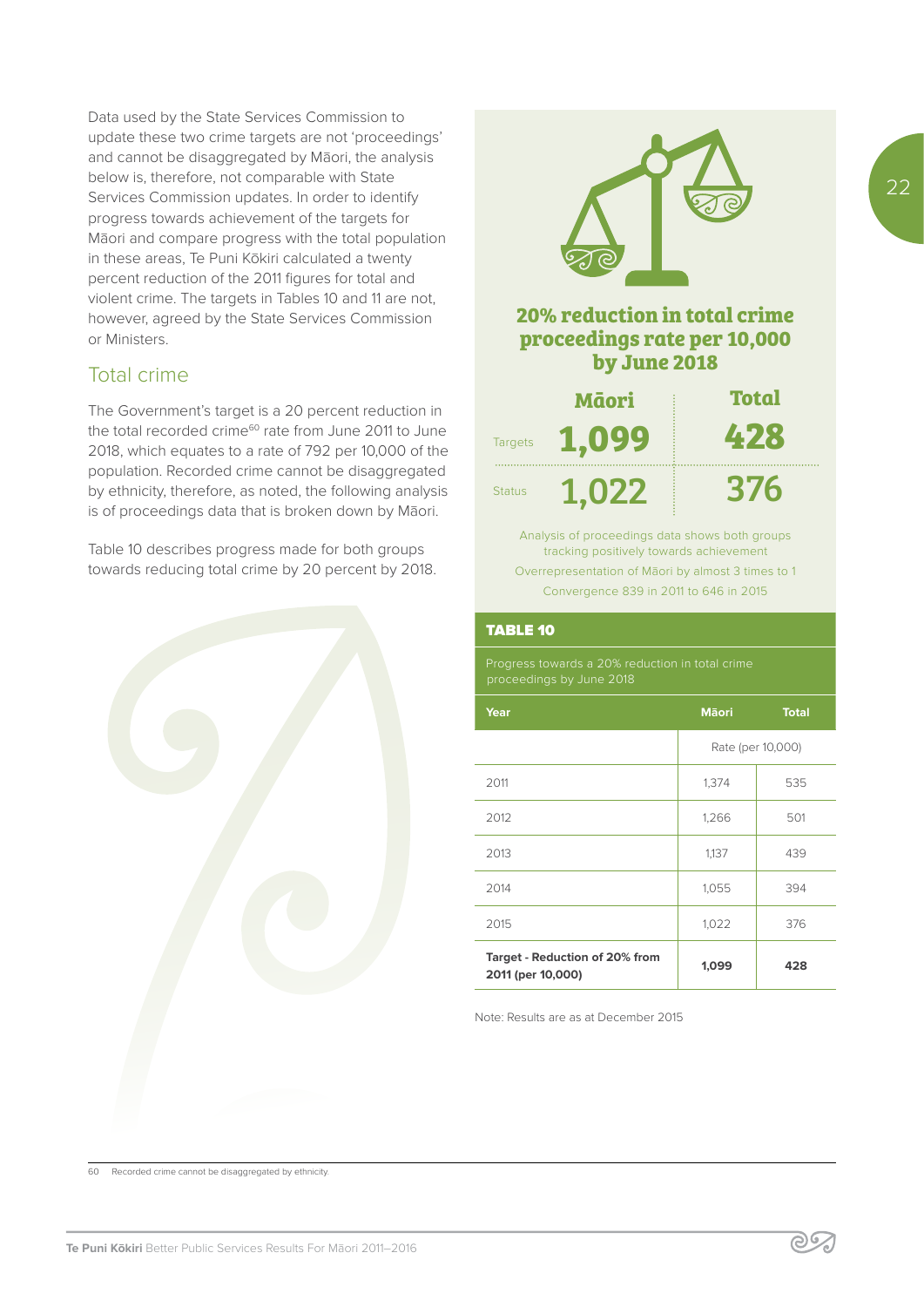Proceedings data show that a 20 percent reduction was met for Māori and the total population in this area in 2014. Both groups are, thus, tracking positively towards achieving a 20 percent reduction in proceedings for total crime by 2018. The rates also show that convergence between the two groups is occurring. Where the difference between the groups in 2011 was 839, it was 646 in 2015.

Despite the gains made for Māori, more work needs to be done by the Ministry of Justice and relevant agencies as Māori continue to be over-represented in total crime by almost three to one.

If the target rate of 792 per 10,000 for recorded crime is considered in the context of the data being analysed, it can be seen that the total population in this area would already have achieved the target before the Better Public Services programme began.

## Violent crime

The Government's target is a 20 percent reduction in the recorded violent crime rate from June 2011 to June 2017; this equates to a rate of 88 per 10,000 of the population. As noted, recorded crime cannot be disaggregated by ethnicity, therefore, the following analysis is of proceedings data that are broken down by Māori.

Table 11 describes progress made for both groups towards reducing violent crime by 20 percent.





**by June 2017**

| Māori          |     | <b>Total</b> |
|----------------|-----|--------------|
| <b>Targets</b> | 195 | 68           |
| <b>Status</b>  | 181 | 67           |

Analysis of proceedings data shows both groups are tracking positively towards achievement Overrepresentation of Māori by almost 3 times to 1 Convergence 158 in 2011 to 119 in 2015

#### TABLE 11

Progress towards a 20% reduction in violent crime proceedings by June 2017

| Year                                                | <b>M</b> aori     | <b>Total</b> |
|-----------------------------------------------------|-------------------|--------------|
|                                                     | Rate (per 10,000) |              |
| 2011                                                | 243               | 85           |
| 2012                                                | 217               | 77           |
| 2013                                                | 197               | 68           |
| 2014                                                | 188               | 64           |
| 2015                                                | 181               | 62           |
| Target - Reduction of 20% from<br>2011 (per 10,000) | 195               | 68           |

Note: Results are as at December 2015

Proceedings data show that the target was met for Māori and the total population in violent crime by 2015. Currently, both groups are tracking positively towards a 20 percent reduction in rates of violent crime by 2017.

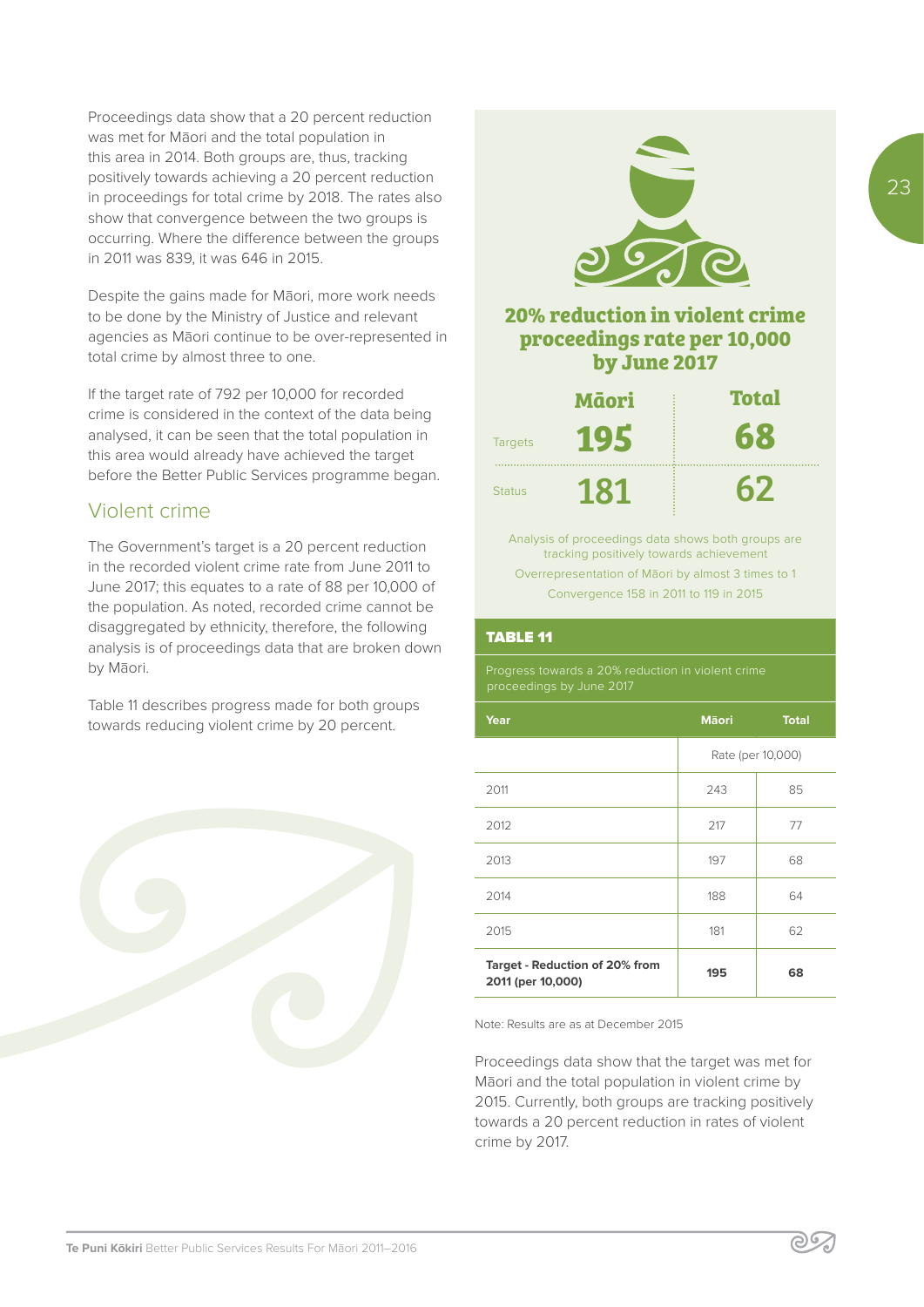Convergence between the two groups is occurring in this area. Where there was a difference of 158 between Māori and total violent crime rates in 2011, the gap has reduced to 119 in 2015.

Māori are, however, over-represented in results for this target by almost three to one. More work needs to be done in this area by the Ministry of Justice and relevant agencies to improve results for Māori.

If the target rate of 88 per 10,000 for recorded crime is considered in the context of the proceedings data being analysed here, it can be seen that the total population in this target area would already have achieved the target before the Better Public Services programme began.

#### *Comment on progress*

The Ministry of Justice notes that violent crime is under-reported and, with an increased focus on victims, there may be some short-term increases in recorded violent crime due to an increase in notifications to the Police<sup>61</sup>

This year, the State Services Commission published violent crime data that were separated into violent crime committed in dwellings or in public places. The former is a proxy for family violence as recorded by Police and the data are showing that this has been increasing since June 2014, now being similar to levels in June 2011. New Zealand Police suggest that this may be due to an increase in the reporting of crime and not necessarily that more crimes are actually occurring.<sup>62</sup> The bulk of the remainder of violent crime is committed in public places and has fallen by 19 percent since June 2011. The Police add that data used for these findings cannot be disaggregated by Māori.<sup>63</sup>

### Youth crime

The Government's target is a 25 percent reduction in the rate of court appearances of 14 to 16-year-olds from June 2011 to June 2017; this equates to a rate of 242 per 10,000 by June 2017.

Table 12 describes the reduction in rates of crimes per 10,000 for Māori and the total population of youths in this target.



### **Reduce rates per 10,000 by 25% by June 2017**

|                | Māori | <b>Total</b> |
|----------------|-------|--------------|
| <b>Targets</b> | 242   | 242          |
| <b>Status</b>  | 531   | 198          |

Māori are unlikely to achieve; Total will achieve Overrepresentation of Māori by almost 3 to 1 Convergence 451 in 2011 to 333 in 2015

#### TABLE 12

Progress towards a 25% reduction in youth crime by June 2017

| Year                          | <b>M</b> aori | <b>Total</b>      |
|-------------------------------|---------------|-------------------|
|                               |               | Rate (per 10,000) |
| 2011                          | 774           | 323               |
| 2012                          | 724           | 297               |
| 2013                          | 656           | 254               |
| 2014                          | 545           | 210               |
| 2015                          | 531           | 198               |
| June 2017 Target (per 10,000) | 242           | 242               |

Note: Results are as at September 2015

<sup>61</sup> Ministry of Justice, Measuring success. The Ministry of Justice defines violent crime as:

<sup>•</sup> Homicides and related offences (attempted murder, manslaughter), including driving causing death where this results in a manslaughter charge

<sup>•</sup> Acts intended to cause injury (for example, serious assaults), and

<sup>•</sup> Offences against the person (including kidnapping and abduction, robbery, and other related offences).

<sup>62</sup> State Services Commission. Result 4 – Reducing Crime

<sup>63</sup> New Zealand Police, 2016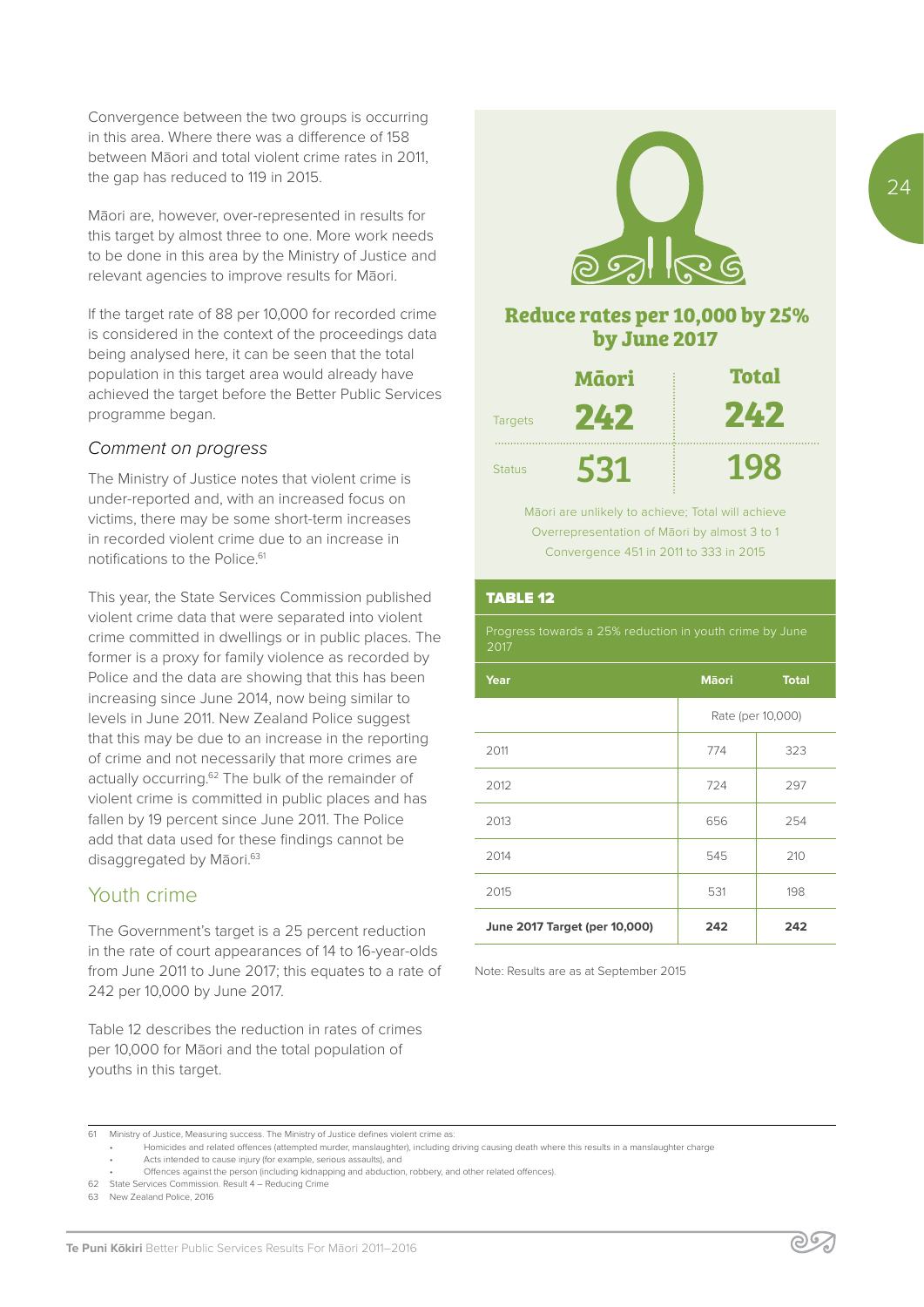The rate at which reductions have been achieved for Māori means it is unlikely the target will be met. While reasonably significant decreases in rates for Māori occurred between 2011 and 2014, this slowed considerably between 2014 and 2015.

The target was reached for the total population in this area in 2014. Thus, the total population of youth in this area is tracking positively towards the target. Convergence between the two groups is occurring; the difference between the groups was 451 in 2011 and has dropped to 333 in 2015.

The convergence is positive, but Māori remain overrepresented in this area by almost three to one. More work needs to be done in this area for Māori by the Ministry of Justice and relevant agencies to reduce the youth crime rate and achieve the target of a rate of 242 per 10,000.

#### *Government actions*

The Youth Crime Action Plan, devised by the Ministry of Justice in 2002, intends to reduce youth crime and help those who offend turn their lives around by taking a practical approach to supporting all those involved.64

Eighty three percent of offending by young people is now dealt with under the alternative youth justice procedures under the control of the Police.<sup>65</sup> Thus, the Ministry of Justice reports that the number of youth charged in court has decreased for all major age and ethnic groups. The majority of young people in court are aged 15 or 16 years, 79 percent are male and, as above, are disproportionately Māori.<sup>66</sup>

### Re-offending

The Government's target is to reduce re-offending by 25 percent by 2017.

Table 13 describes the progress being made since 2011 for both groups towards achieving the 25 percent reduction in re-offending.



Overrepresentation of Māori

#### TABLE 13

Progress towards a 25% reduction in re-offending by June 2017

| Year                        | Māori (%) | Total (%) |
|-----------------------------|-----------|-----------|
| 2011                        | 34.4      | 28.8      |
| 2012                        | 32.5      | 27.6      |
| 2013                        | 31.2      | 26.4      |
| 2014                        | 30.6      | 27.0      |
| 2015                        | 32.7      | 28.0      |
| <b>June 2017 Target (%)</b> | 22.5%     | 22.5%     |

Note: Results are as at June 2015

<sup>64</sup> State Services Commission. Result 4 – Reducing Crime<br>65 Ministry of Justice n.d.

Ministry of Justice, n.d.

Ministry of Justice, 2015.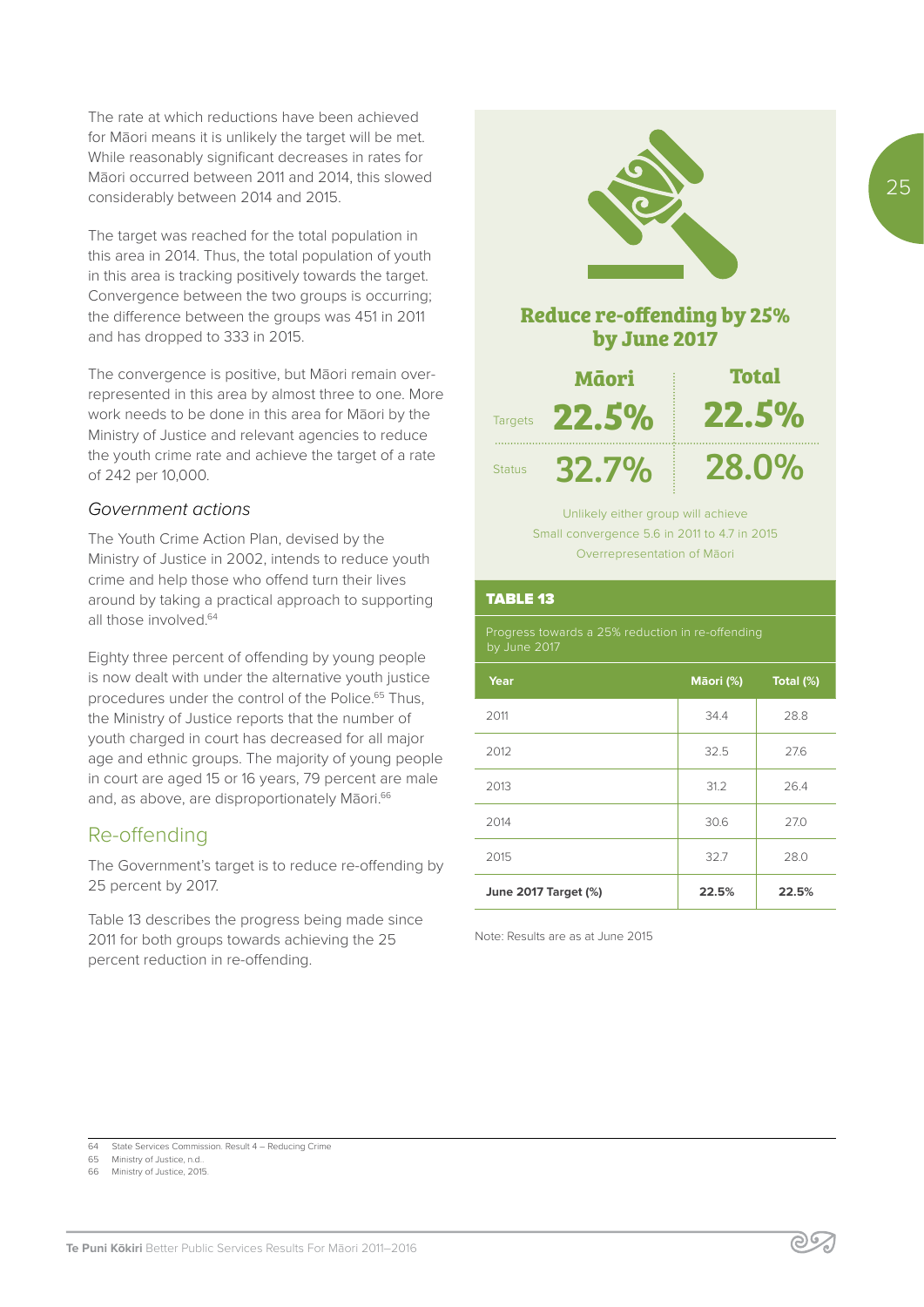Annual reductions made by Māori are insufficient to reach the 22.5 percent target in two years. The re-offending rate for the total population in this area has almost returned to what it was in 2011.

It is unlikely either group will achieve the target. For Māori, an increase of 2.1 percent occurred between 2014 and 2015 and for the Total, a 1.6 percent increase has occurred since 2013.

More work needs to be done in this area by the Ministry of Justice and relevant agencies for both groups to achieve the 2017 target of a 25 percent reduction in re-offending.

#### *Rationale for target*

Reducing re-offending has obvious benefits for those who have served time in the prison system, their whānau and for society as a whole. Financially, the savings and resources that would be freed up could be used in areas that will deliver the highest benefits to society.<sup>67</sup>

#### *Comment*

An article published in April 2016 describes New Zealand as being a highly imprisoned country, with much higher imprisonment rates than Australia, the United Kingdom and Canada. The purpose of the article was to emphasise the disproportionate rate of Māori imprisonment and suggests that, if Māori were imprisoned at the same rate as non-Māori, the total prison population would reduce by almost half, producing a transformative effect. On the other hand, if the entire population were to be imprisoned at the same rate as Māori, the article argues that numbers in our prison system would explode, possibly reaching 30,000.68 As at June 2016, New Zealand's prison population numbered 9,495.69

67 The Treasury, 2013:9 Gilbert, 2016

Department of Corrections, 2016.

| $\bigcirc$ | $\sim$ |                                                  |           |
|------------|--------|--------------------------------------------------|-----------|
|            |        | $\begin{pmatrix} 1 \\ 1 \\ 1 \\ 1 \end{pmatrix}$ |           |
|            |        |                                                  | $\bigcup$ |
|            |        |                                                  |           |

၉၆2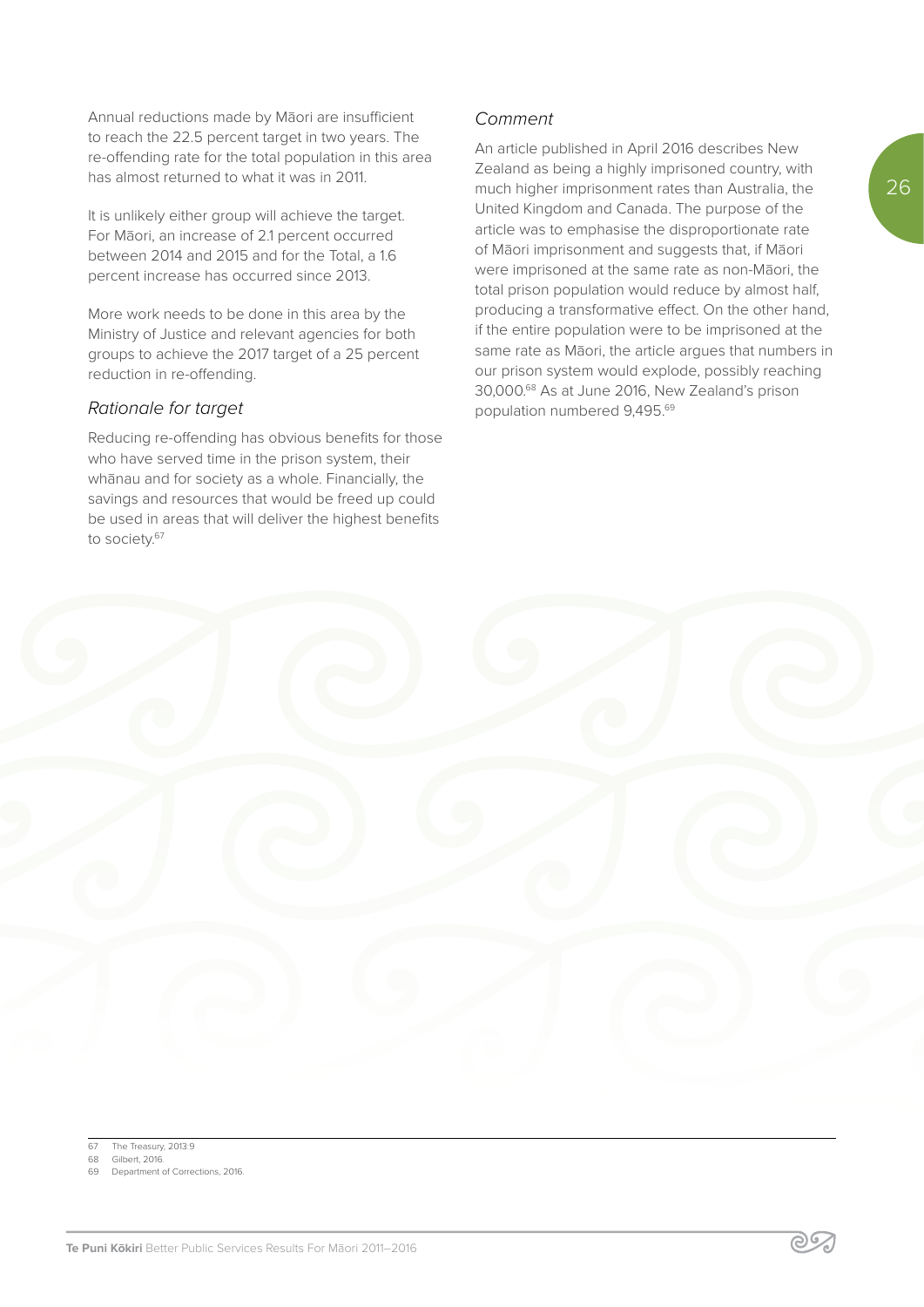27

# **Concluding comments**

Progress has been made for Māori in the majority of targets as seen in convergence between the two groups and the number of targets Māori are tracking positively towards. Some targets are tracking particularly positively towards achievement for Māori, i.e. total and violent crime, immunisation, rheumatic fever and substantiated abuse of tamariki. Numbers of cases of abuse of tamariki Māori have reduced, meaning that progress for Māori is greater than for the total population. However, other targets are not faring so well.

The degree of disproportionate representation in most targets found in the analysis of data suggests experiences of inequity and inequality for Māori are likely to continue on into the next generation, expressed in high rates of poverty, poor educational outcomes and high rates of criminal offending and re-offending.

Tracking the progress of Māori in the Better Public Services programme remains a priority for Te Puni Kōkiri, given the variable results highlighted in this report and the social and economic costs associated with lack of progress.

The report also provided background information relevant to Māori over-representation in statistics related to socio-economic circumstances that impact negatively on health and wellbeing.

Key points include:

- (a) Treasury points to a strong link between the education system and the continual inequalities and inequities in society that result in Māori being under qualified and under-represented in employment.
- (b) The Ministry of Health considers socioeconomic deprivation to be a contributing factor in some serious health issues.
- (c) Factors, for example, poverty, unemployment, drugs, family breakdown, parental neglect, and being abused as children are said to contribute to or be key in determining criminality.
- (d) The State Services Commission identifies the link between early childhood experiences and adult mental health and social, educational and employment outcomes. They state that 'early intervention' has longterm benefits for social and economic health and in reducing crime.
- (e) Identifying and measuring quality provision of early childhood education, particularly for Māori, appears to be very difficult. Poor quality ECE provision can also have lasting negative impacts on the children experiencing this, particularly for the vulnerable among them.
- (f) Māori women, including teen parents, in receipt of the Sole Parent Support benefit are over-represented in both categories. They face potentially greater hardship based on the fact that Māori women (compared to other ethnicities) have more children, poorer education and training, fewer qualifications and lower wages, as well as poorer health and social connectedness.
- (g) Whether or not beneficiaries, in particular Māori and, within that, Māori women who must find employment do so and are socioeconomically better off is unknown.

The underlying theme in the report refers to the ongoing social inequities and inequalities experienced by Māori that must be addressed by the lead Ministries and relevant agencies. Targets need to be achieved for Māori, representation of Māori in these statistics needs to equate with that of the total population, and progress towards closing the gaps between Māori and non-Māori needs to be faster. To accomplish this, significant improvement in the effectiveness of government policy is needed.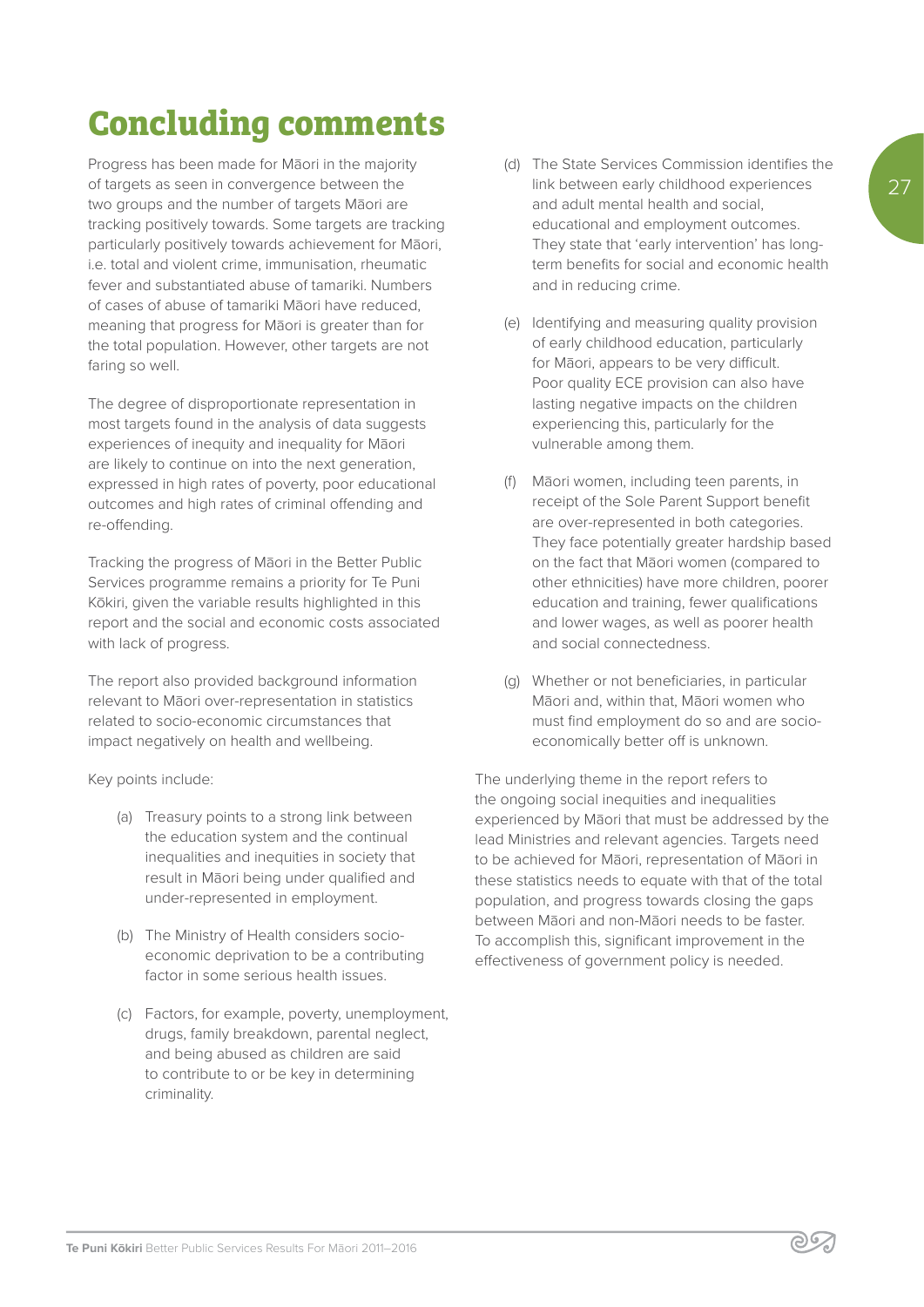# **References**

American Psychological Association. *Violence and Socioeconomic Status.* Retrieved from http://www.apa. org/pi/ses/resources/publications/violence.aspx

American Psychological Association. (2014). *Mental illness not usually linked to crime.* Retrieved from http://www.apa.org/news/press/releases/2014/04/ mental-illness-crime.aspx

Australian Government, Child Family Community. (2014). *Effects of child abuse and neglect for adult survivors* (prepared by Cathryn Hunter). Retrieved from https://aifs.gov.au/cfca/publications/effects-childabuse-and-neglect-adult-survivors

Berry, D., Blair, C., Granger, D. A. and The Family Life Project Key Investigators. (2016). *Child Care and Cortisol Across Infancy and Toddlerhood: Poverty, Peers, and Developmental Timing*. Family Relations, 65: 51–72. Retrieved from http://onlinelibrary.wiley. com/doi/10.1111/fare.12184/abstract

Berryman, M. Kerr, L. Macfarlane, A. H. Penetito, W. and Hingangaroa Smith, G. (2012). Māori: Context for our proposed audit work until 2017. Retrieved from http://www.oag.govt.nz/2012/education-for-Māori/ docs/education-for-Māori.pdf

Better Public Services Advisory Group. (2011). *Better Public Services Advisory Group report.* Retrieved from http://www.ssc.govt.nz/sites/all/files/bps-reportnov2011\_0.pdf

Chauvel, F. and Rean, J. (2012). *Doing better for Māori in tertiary settings. Review of the literature.* Retrieved from http://Māori-lit-review-2013.publications.tec.govt. nz/5.+Conclusion

Child Welfare Information Gateway. (2013). *Long-term consequences of child abuse and neglect.* Retrieved from https://www.childwelfare.gov/pubpdfs/long\_ term\_consequences.pdf

Dale, V. (2013). *Myths and Facts: Sole parents and the DPB. A child poverty action group background paper.* Retrieved from http://www.cpag.org.nz/assets/ Backgrounders/130402%20CPAG%20Myths%20 and%20Facts.pdf

Department of Corrections. *Annual Report 2014/2015. Reducing crime and reoffending result action plan.*  Retrieved from http://www.corrections.govt.nz/\_\_data/ assets/pdf\_file/0007/682315/Justice-Sector-BPS-Action-Plan.pdf

Department of Corrections. *Prison facts and statistics – June 2016.* Retrieved from http://www.corrections. govt.nz/resources/research\_and\_statistics/quarterly\_ prison\_statistics/prison\_stats\_june\_2016.html

Dwyer, M. (2015). *Sole Parents in poverty: It's time to update the policy paradigm.* Retrieved from http:// igps.victoria.ac.nz/publications/files/a089328f5be.pdf

Education Review Office. (n.d.) *High quality education – an overview.* Retrieved from http://www.ero.govt.nz/ publications/quality-in-early-childhood-services/highquality-education-and-care-an-overview/

Education Review Office. (n.d.) *Poor quality education.* Retrieved from http://www.ero.govt.nz/publications/ quality-in-early-childhood-services/poor-qualityeducation-and-care/

Gilbert, J. (2016). *Māori incarceration rates are an issue for us all.* NZ Herald April 27, 2016. Retrieved from http://www.nzherald.co.nz/nz/news/article.cfm?c\_ id=1&objectid=11629050

Johnson, A. (2016). Moving targets. *The Salvation Army Social Policy & Parliamentary Unit.* Retrieved from http://www.salvationarmy.org.nz/sites/default/ files/uploads/20160211TSA-SoTN-Moving-Targets%20 UPDATED.pdf

Knight, Dr G. Krishnan, A. and Bissielo, A. (2016). *The transformation of NZ Police crime statistics: New measures and trends.* Retrieved from http:// www.police.govt.nz/sites/default/files/publications/ transformation-of-nz-police-crime-statistics.pdf

Mago, V. K., Morden, H. K., Fritz, C., Wu, T., Namazi, S., Geranmayeh, P., Chattopadhyay, R., and Vahid Dabbaghian, V. (2013). *Analyzing the impact of social factors on homelessness: a Fuzzy Cognitive Map approach.* In BMC Medical Informatics and Decision Making 2013 13:94. Retrieved from http:// bmcmedinformdecismak.biomedcentral.com/ articles/10.1186/1472-6947-13-94

∕∘⊗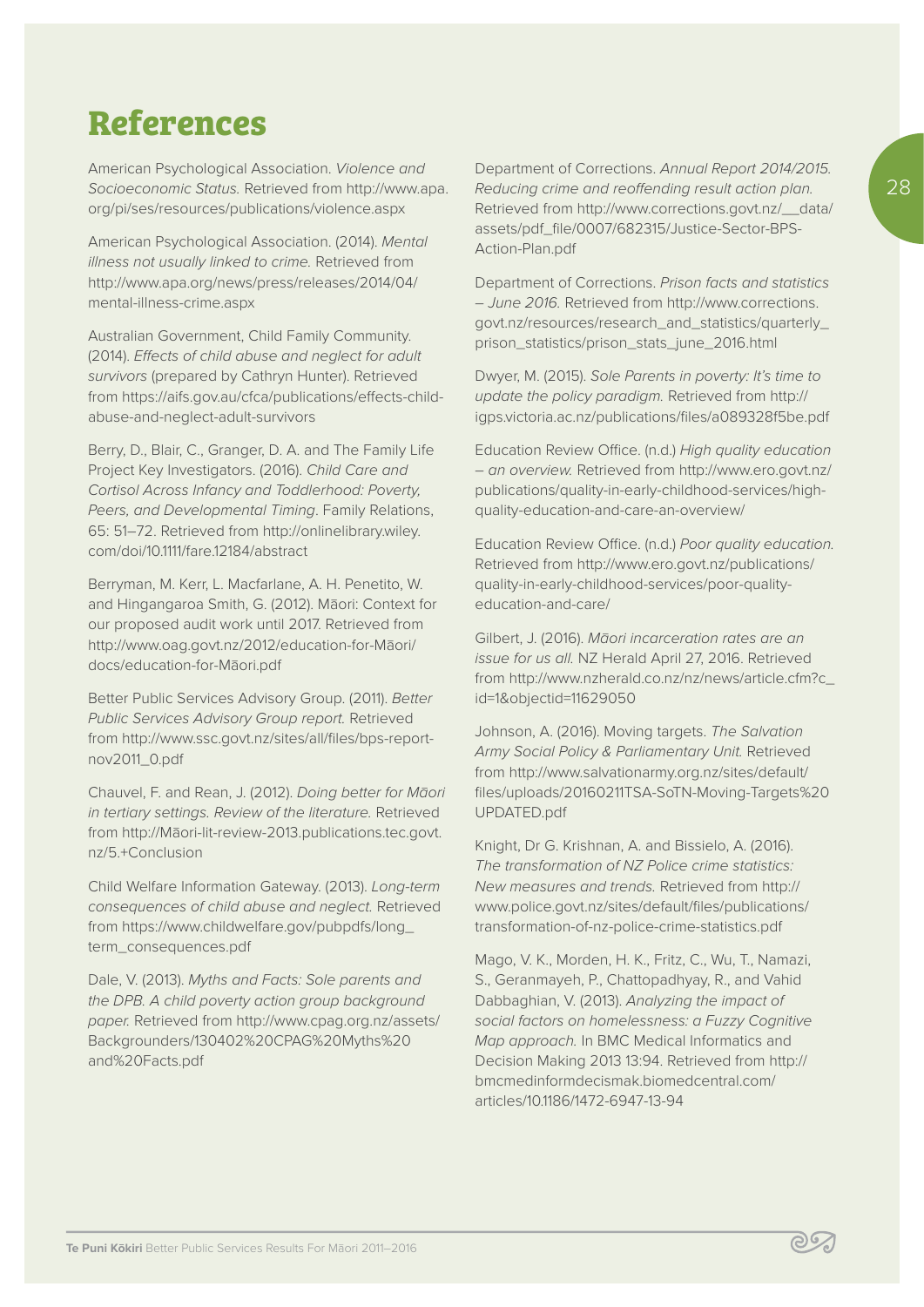Marriott, L. and Sim, D. (2014). *Indicators of Inequality for Māori and Pacific People.* Working Paper 09/2014. Retrieved from http://www.victoria.ac.nz/sacl/ centres-and-institutes/cpf/publications/pdfs/2015/ WP09\_2014\_Indicators-of-Inequality.pdf

Ministry of Education. *Count Me In.* Retrieved from http://www.education.govt.nz/ministry-of-education/ specific-initiatives/count-me-in/

Ministry of Education. *(2013) Impact of education on income.* Retrieved from https://www.educationcounts. govt.nz/indicators/main/education-and-learningoutcomes/1919

Ministry of Health. *Health targets: Increased immunisation.* Retrieved from http://www.health.govt. nz/new-zealand-health-system/health-targets/abouthealth-targets/health-targets-increased-immunisation

Ministry of Health. *Increase infant immunisation rates and reduce rheumatic fever.* Retrieved from http:// www.health.govt.nz/about-ministry/what-we-do/ strategic-direction/better-public-services/increaseinfant-immunisation-rates-and-reduce-rheumatic-fever

Ministry of Health. *Rheumatic fever.* Retrieved from http://www.health.govt.nz/our-work/diseases-andconditions/rheumatic-fever

Ministry of Justice. *Measuring success.* Retrieved from http://www.justice.govt.nz/publications/globalpublications/d/delivering-better-public-services/ measuring-success - can no longer be found!

Ministry of Justice. (2016). *Measuring BPS results.*  Retrieved from https://www.justice.govt.nz/justicesector-policy/about-the-justice-sector/better-publicservices/measuring-bps-results/

Ministry of Justice. (n.d.). *Youth justice principles and processes.* Retrieved from http://www.youthcourt. govt.nz/youth-justice/youth-justice-principles-andprocesses/

Ministry of Justice. (2015). *Trends in child and youth prosecutions.* Retrieved from http://www.youthcourt. govt.nz/assets/Documents/Publications/trends-inchild-and-youth-prosecutions-december-2015.pdf

Ministry of Social Development. *Reducing longterm welfare dependence.* Retrieved from https:// www.msd.govt.nz/about-msd-and-our-work/workprogrammes/better-public-services/long-term-welfaredependence/index.html

Ministry of Social Development. *All benefits – June 2016 quarter.* Retrieved from https://www.msd.govt. nz/about-msd-and-our-work/publications-resources/ statistics/benefit/latest-quarterly-results/all-mainbenefits.html

Ministry of Social Development. *Budget 2015: Fouryear plan.* Retrieved from https://www.msd.govt.nz/ documents/about-msd-and-our-work/publicationsresources/corporate/four-year-plan/msd-four-yearplan-2015.pdf

Ministry of Social Development. (2015). *Why this is important.* Retrieved from https://www.msd.govt.nz/ about-msd-and-our-work/work-programmes/betterpublic-services/supporting-vulnerable-children/whythis-is-important.html

Ministry of Social Development. (n.d.). *How we are going to support vulnerable children.* Retrieved from https://www.msd.govt.nz/about-msd-and-our-work/ work-programmes/better-public-services/supportingvulnerable-children/support-vulnerable-children.html

Ministry of Social Development. *Sole parent support – June 2016 quarter.* Retrieved from https://www. msd.govt.nz/about-msd-and-our-work/publicationsresources/statistics/benefit/latest-quarterly-results/ sole-parent-support.html

New Zealand Family Violence Clearinghouse. (n.d.). *New Police data set focuses on victims.* Retrieved from https://nzfvc.org.nz/news/new-police-data-setfocuses-victims

New Zealand Government. (2015). Fact Sheet 1 – Extending work obligations for parents on a benefit. Retrieved from https://www.beehive.govt.nz/sites/all/ files/l2a-english-tolley-fact-sheet-1-extending-workobligations-for-parents-on-a-benefit.pdf

New Zealand Police. (2016). *New Zealand police definitions.* Retrieved from https://nzfvc.org.nz/nzpolice-definitions

New Zealand Qualifications Authority. (2016). *The New Zealand Qualifications Framework.* Retrieved from http://www.nzqa.govt.nz/assets/Studying-in-NZ/New-Zealand-Qualification-Framework/requirements-nzqf.pdf

New Zealand Treasury. (2013). *Window of opportunity to deliver better justice sector outcomes over the long term.* Retrieved from http://www.treasury.govt.nz/ government/longterm/fiscalposition/2013/pdfs/ltfs-13 bg-bjso.pdf

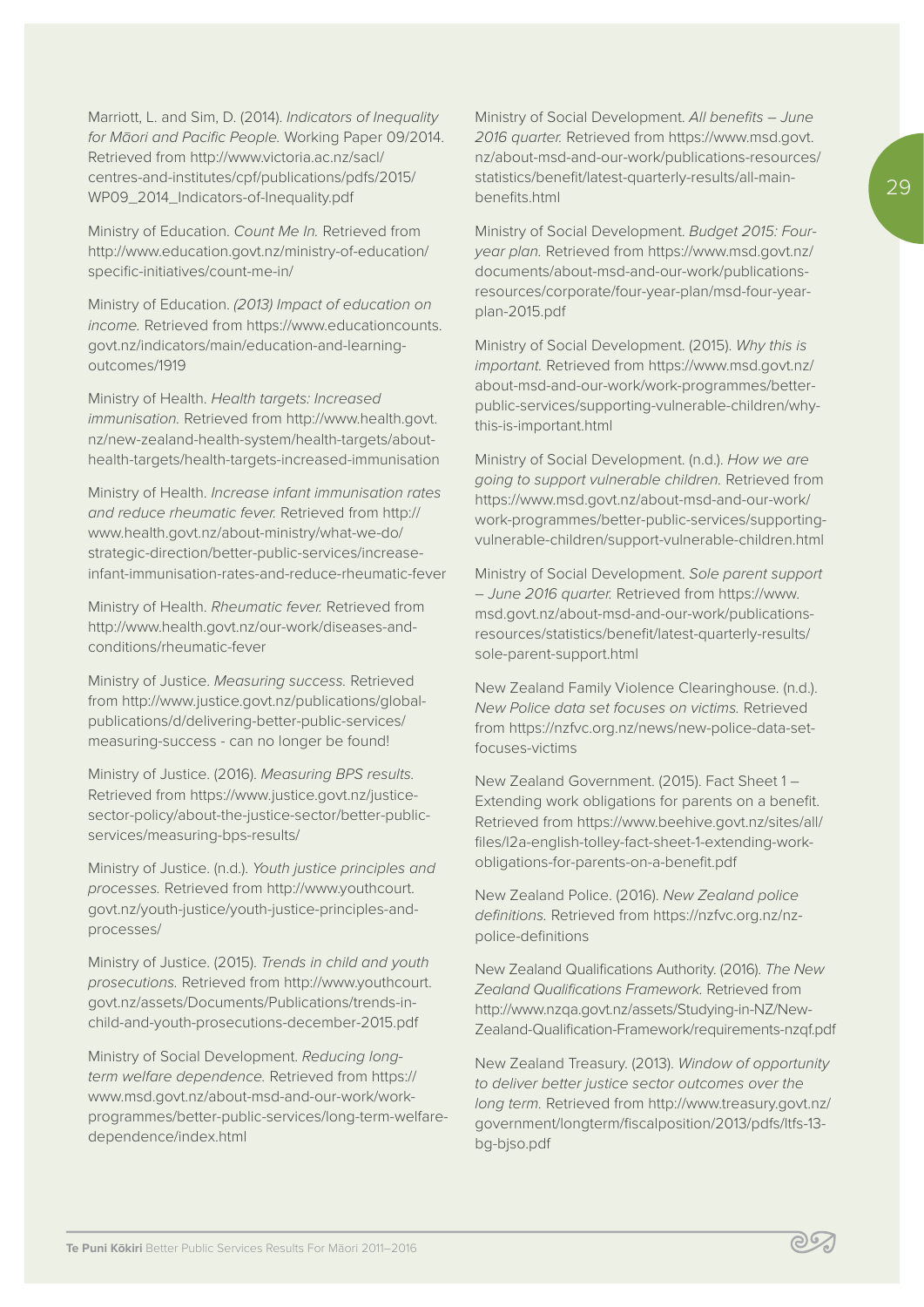Rennie, I. (2012). *Changing the culture to build better public services it's not only what we do but how we do it that will make us great.* Policy Quarterly – Volume 8, Issue 3 – August 2012. Retrieved from http://igps.victoria.ac.nz/publications/files/ c87c78c0cc3.pdf

Ryan, B. (2014). *Better Public Services a window of opportunity.* Retrieved from http://igps.victoria.ac.nz/ publications/files/0d5148c1efc.pdf

Moylan, C. A. Herrenkohl, T. I. Sousa, C. Tajima, E. A. Herrenkohl, R. C. and Russo, M. J. (2010). *The effects of child abuse and exposure to domestic violence on adolescent internalizing and externalizing behavior problems.* In J Fam Violence. Author manuscript; available in PMC 2011 Jan 1. Published in final edited form as: J Fam Violence. 2010 Jan; 25(1): 53–63. Retrieved from http://www.ncbi.nlm.nih.gov/pmc/ articles/PMC2872483/

Sims, M., Guilfoyle, A., and Parry, T. (2005). *What cortisol levels tell us about quality in childcare centres.* Australian Journal of Early Childhood, 30(2), 29 -39. Retrieved from http://www.brainwave.org.nz/ wp-content/uploads/2012/05/what-childrens-cortisollevels-tell-us-about-quality.pdf

Schäfer, G. (2011). *Family functioning in families with alcohol and other drug addiction in Social Policy* Journal Of New Zealand Te Puna Whakaaro, Issue 37, June 2011. Retrieved from https://www.msd.govt. nz/about-msd-and-our-work/publications-resources/ journals-and-magazines/social-policy-journal/spj37/37 family-functioning-in-families-with-alcohol-and-otherdrug-addiction.html

State Services Commission. *Better Public Services: Boosting skills and employment.* Retrieved from https://www.ssc.govt.nz/bps-boosting-skillsemployment#result5

State Services Commission. *Better Public Services: Reducing crime.* Retrieved from https://www.ssc.govt. nz/bps-reducing-crime#result8

State Services Commission. *Better Public Services: Reducing crime.* Retrieved from https://www.ssc.govt. nz/bps-reducing-crime

State Services Commission. *Better Public Services: Reducing long-term welfare dependence.* Retrieved from http://www.ssc.govt.nz/bps-reducingdependence

State Services Commission. *Better Public Services results: Refresh of targets and measures.* (2014). Retrieved from https://www.ssc.govt.nz/sites/all/files/ cabpaper-bps-refresh-2014.pdf

State Services Commission. *Better Public Services: Supporting vulnerable children.* Retrieved from https:// www.ssc.govt.nz/bps-supporting-vulnerable-children

Statistics New Zealand. *Offence categories.* Retrieved from http://www.stats.govt.nz/tools\_and\_services/ nzdotstat/tables-by-subject/criminal-conviction-andsentencing-tables-calendar-year/info-about-the-data/ offence-categories.aspx

Te Puni Kōkiri. (2015). *Role and functions.* Retrieved from https://www.tpk.govt.nz/en/mo-te-puni-kokiri/ what-we-do/our-role-and-functions/

The Treasury. (2013). *Education key to economic growth and equity.* Retrieved from http://www.treasury. govt.nz/economy/education

The Treasury. (2015). *Better Public Services.* Retrieved from http://www.treasury.govt.nz/statesector/ betterpublicservices

Turner, N. (2014). *Current priorities in immunisation.* Retrieved from http://www.paediatrics.org.nz/ files/2015%20Documents/Expert%20Forum%20 Current%20Priorities%20in%20Immunisation.pdf

Woufle, C. (2014). *Early warnings.* Retrieved from www. listener.co.nz/current-affairs/education/early-warnings/

Youth Court of New Zealand. *Youth justice.* Retrieved from http://www.youthcourt.govt.nz/youth-justice/ youth-justice-principles-and-processes/